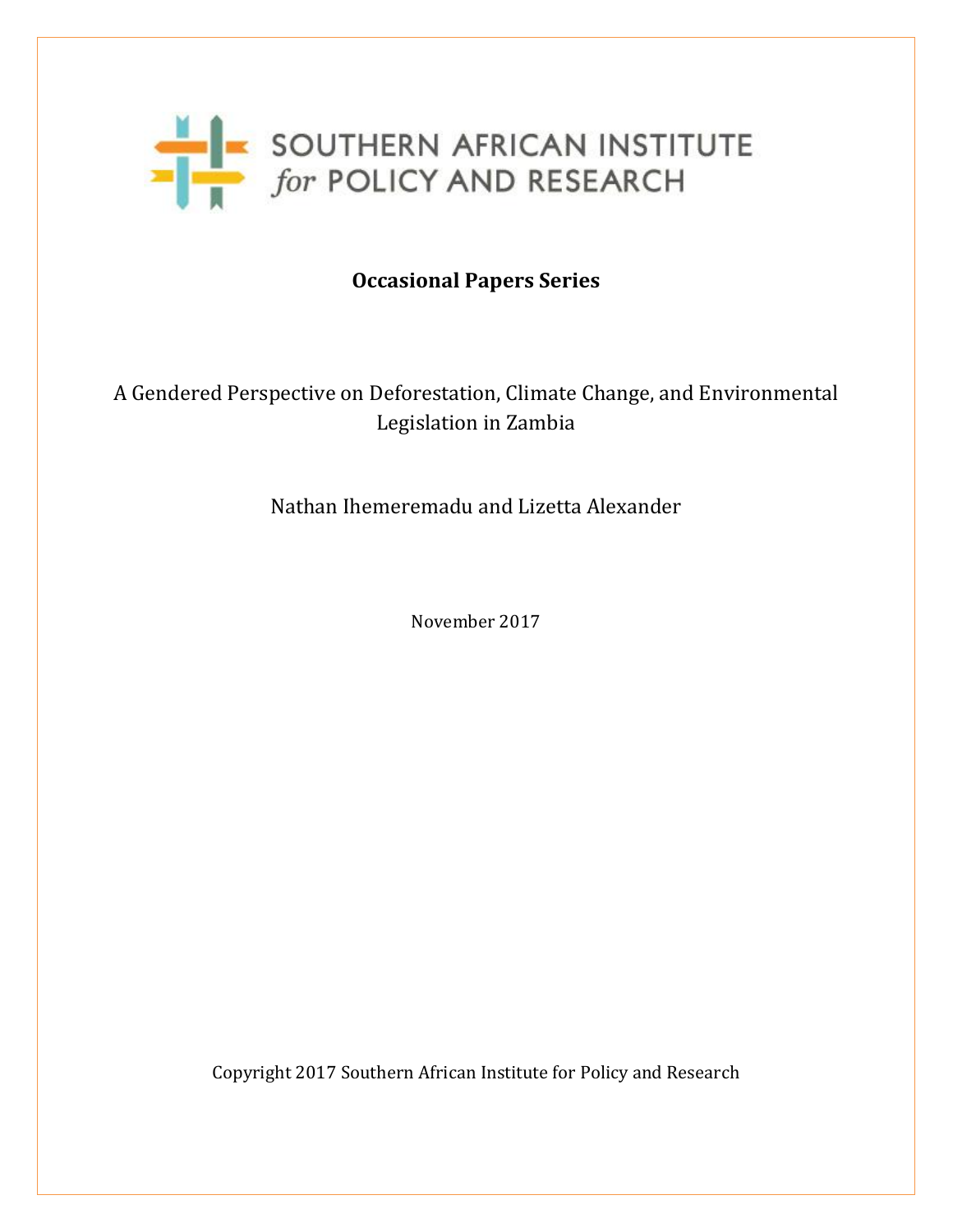#### **Abstract**

Climate change induced droughts, flash flooding, inconsistent rainfall, and soil erosion have a negative impact on Zambia's environment as well as the livelihoods of many of Zambia's citizens. Communities in rural areas specifically experience drastic changes to their everyday lives due to the reliance on agricultural production for food and income. Among the drivers which contribute to climate change issues in Zambia, deforestation has the highest impact on Zambia's climate. This is due to the various ways Zambians both affect and are affected by high rates of deforestation in the country. While the Environmental Management Act, Forest Policy, Forest Act, and Climate Change Policy address issues concerning environmental degradation, issues with implementation, access, and enforcement have led to inadequate use of current policies and legislations as well as failure to propose alternatives for both restoring forest resources and sustaining the livelihoods of people in rural communities. Additionally, failure to address gender issues including the adverse effects of climate change on women compared to men and the lack of representation of women in community meetings and decision-making processes, has raised the need to mainstream gender in planning, programs, and policies concerning the environment. Although civil society organizations play a role in advocating for the rights of rural women, greater coordination between civil society organizations, community members, and government officials must be achieved in order to promote justice and equity with regards to climate change issues. Lastly, Zambia's reliance on wood fuel for energy is unsustainable for the country's environment. In order to improve the state of climate change in Zambia, alternative energy sources in the form of green charcoal, solar energy, wind energy, and biogas must be implemented to increase access to energy in Zambia.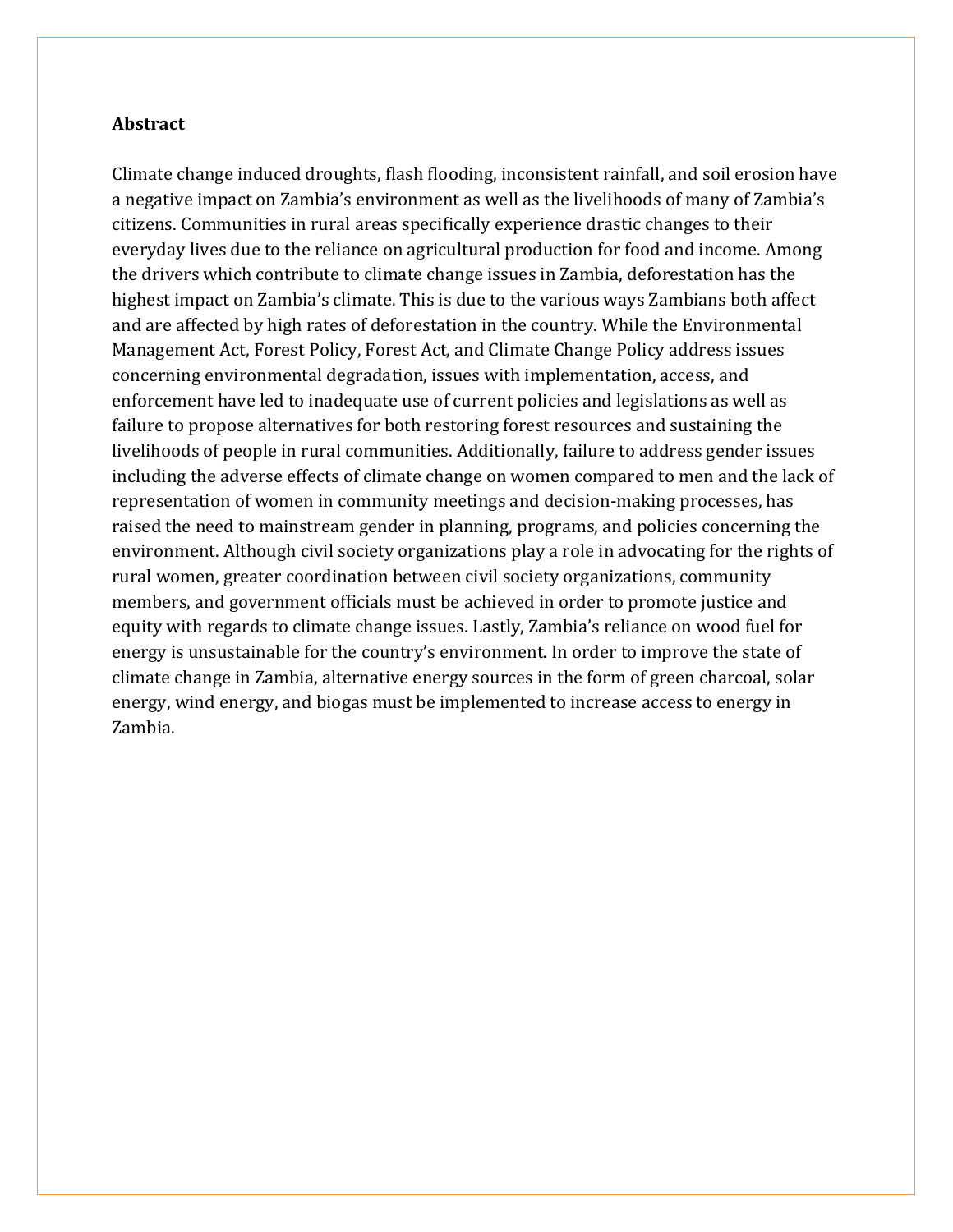# **Acronyms and Abbreviations**

| C <sub>S</sub> O | Civil Society Organizations                                                |
|------------------|----------------------------------------------------------------------------|
| <b>CFMGs</b>     | <b>Community Forest Management Groups</b>                                  |
| <b>CEDAW</b>     | Convention on the Elimination of All Forms of Discrimination against Women |
| <b>FAO</b>       | Food and Agriculture Organization of the United Nations                    |
| <b>GHG</b>       | Greenhouse Gas                                                             |
| <b>JFMGs</b>     | Joint Forest Management Groups                                             |
| M&E              | Monitoring and Evaluation                                                  |
| NDC              | <b>Nationally Determined Contribution</b>                                  |
| NGO              | Non-Governmental Organization                                              |
| <b>NGOCC</b>     | Non-Governmental Organizations Coordinating Council                        |
| $REDD+$          | Reducing emissions from deforestation and forest degradation               |
| <b>TNA</b>       | <b>Technology Needs Assessment</b>                                         |
| ZEMA             | Zambia Environmental Management Agency                                     |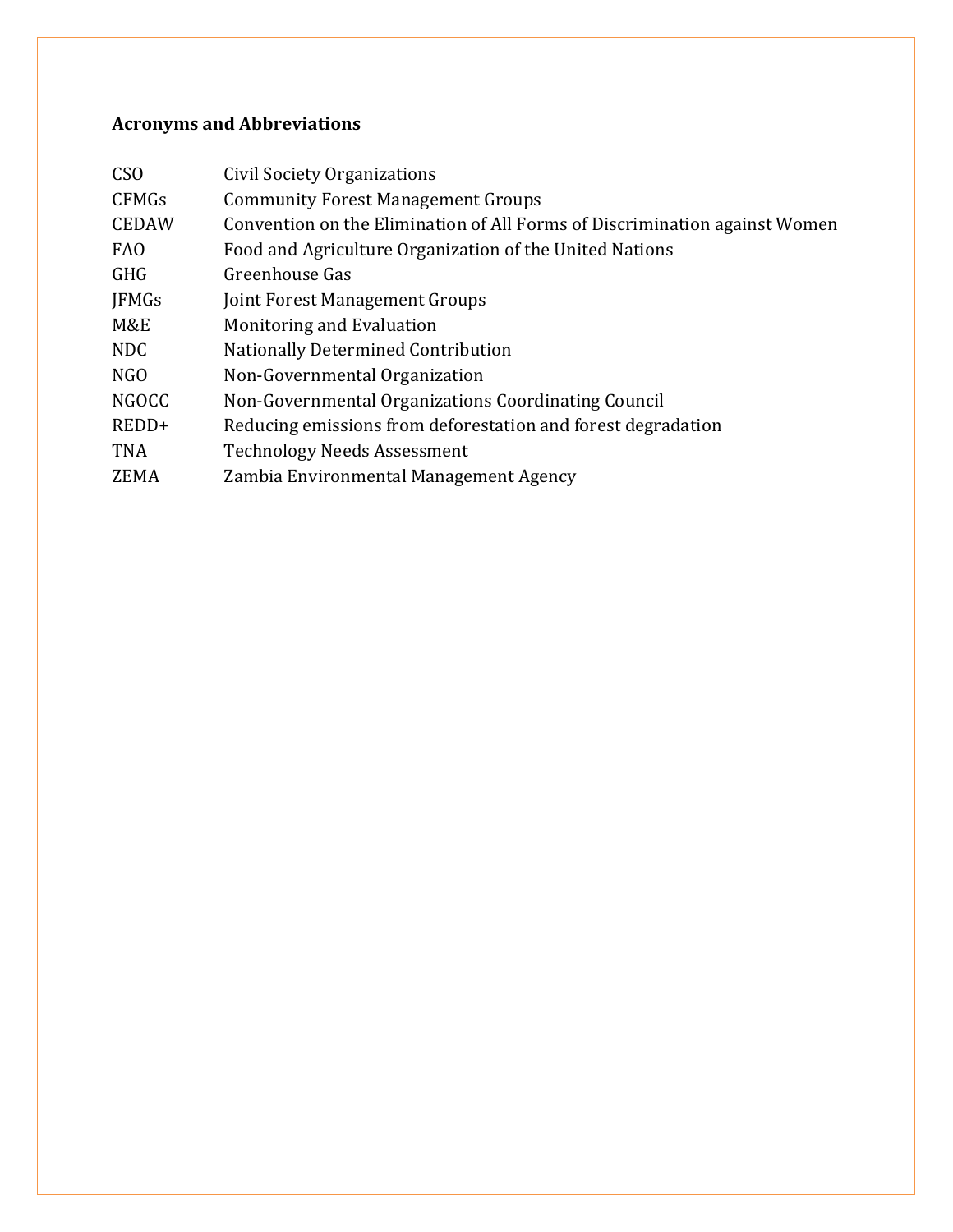#### **Background**

Over the years, Zambia has experienced drastic changes to its climate. Inconsistent rain patterns, flash flooding, and extensive droughts have led to decreased water levels as well as the relocation of families in various rural communities. These issues are only a few of the effects climate change has had on Zambia's environment. In order to fully assess the impact climate change has had on Zambia, it is crucial to recognize the ways in which increased human activity contributes to climate change. Although large scale greenhouse gas emissions, burning of fossil fuels, air and water pollution, and a variety of other factors impact climate change, the rate of deforestation continues to be a major factor contributing to climate change issues in Zambia. The rate of deforestation in the country is approximately between 250,000-300,000 hectare per annum, which puts Zambia among the top 10 countries with the highest deforestation rates in the world (Matakala et. al, 2015).

There are many drivers of deforestation in the country. Zambia's national strategy for reducing emissions from deforestation and forest degradation (REDD+) outlines the main drivers for deforestation to be wood fuel, agricultural expansion, timber extraction, bush fires, mining, land use and infrastructure development. According to the REDD+ strategy, low income families make up 85% of the urban population. Of these families, 98% depend on charcoal as their main source of energy. Wood fuel is thus a significant contributor to deforestation due to the reliance on charcoal. An estimated 144,662 hectares of woodlands per annum is required to supply charcoal in only four out of nine provinces of Zambia. In general, roughly 20% of Zambia's population has access to electricity. As a result, over 70% of Zambia's energy consumption is due to the burning of charcoal and firewood (Matakala et. al, 2015). Just as charcoal and firewood are valuable resources for the well-being of various families in Zambia, agricultural practices are fundamental to the everyday lives of a number of low income families. As the second highest driver for deforestation in Zambia, agricultural expansion accounts for 90% of forest loss in Zambia. This extreme loss of forests is due to Zambia's increasing population size, increased pressure for agricultural land to meet national food requirements, shifting subsistence cultivation practices, and increased commercial farming (Matakala et. al, 2015). Similar to the burning of wood fuel and agricultural expansion, bushfires serve as another man-made driver for deforestation in Zambia. Bush fires stand as a significant contributor to deforestation in Zambia because, according to the REDD+ strategy, 75% of Zambia's forests are burnt annually (Matakala et. al, 2015).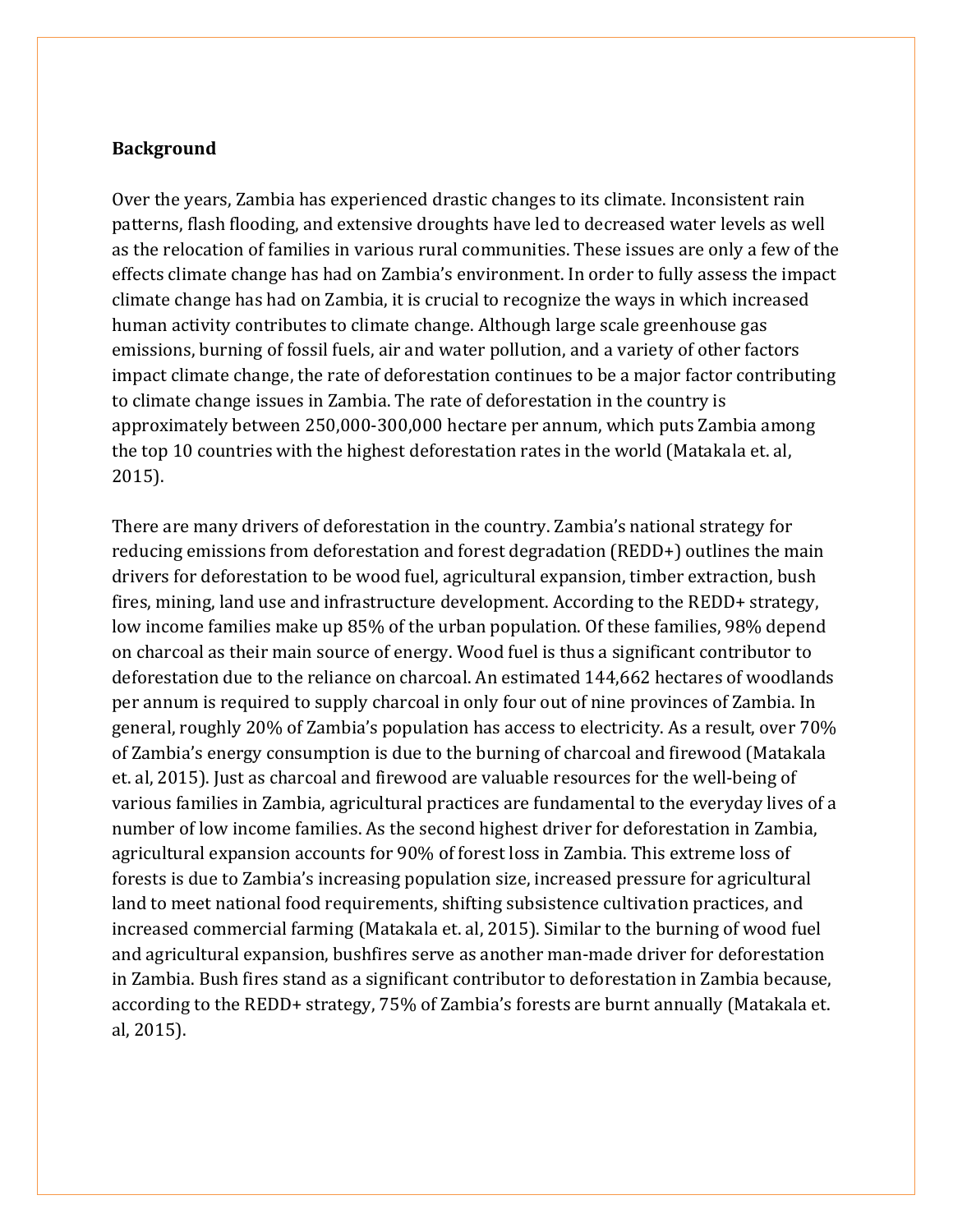Issues concerning land use, land rights, and infrastructure planning on the national level have also contributed to unwarranted forest loss in Zambia. Infrastructure development especially for roads, schools, health facilities and electrical networks among others are on the rise and are also expected to contribute to deforestation and forest degradation (Matakala et. al, 2015). Expanding construction activities have also led to increased demand for timber on both the national and international level. However, exact calculations for annual forest loss due to logging from timber harvesting in Zambia are lacking due to the Forestry Department's inability to monitor both timber off-takes in licensed and unlicensed areas. Not only is timber production used for construction and furniture, mining industries also use timber for pit mining. As the final contributor to deforestation, as outlined by the REDD+ strategy, mining adversely affects the environment in many ways. Studies on social impacts of mining in Zambia reveal that mining industries have direct impacts on deforestation. These include unsustainable agricultural practices, displacements of forests, and environmental degradation manifested in air and water pollution through chemical loading from mining effluents (Matakala et. al, 2015).

Deforestation is a critical issue not only for the effects it has on climate change in Zambia but also due to the wealth of natural resources Zambia's forests provide. The Integrated Land Use Assessment (ILUA) phase two states that Forests and trees occupy a large area of the country and provide the majority of the Zambian population with various products for their livelihoods (ILUA Phase II, 2017). Therefore, forests and woodlands are of significant importance to Zambia's social economic and cultural development. Forests have a number of ecological functions including providing habitats for wildlife, organic matter to fertilize and nurture the soil, protecting the soil from erosion and cleaning the air of greenhouse gases. Along with enhancing and maintaining biodiversity in Zambia, Zambia's forests also serve as economic reservoirs for the country and aid the rural economy. This economic value is achieved through ecotourism, fuels, medicines, fruits, honey, mushrooms, timber, and other wood based products (ILUA Phase II, 2017). The uses and functions of the forests in Zambia underscore the need to take care of them in such a manner that they would continue to provide the benefits in a sustainable way. However, assessments of the state of Zambia's forest indicate that there is a decline in forest resources due to degradation and deforestation. This consequently worsens soil erosion, siltation to water bodies, and access to agricultural resources. In order to maintain the livelihoods of Zambia's citizens, especially those in rural areas, efforts must be made to not only preserve Zambia's forests but also ensure that activities which affect the environment are conducted in a sustainable way (ILUA Phase II, 2017).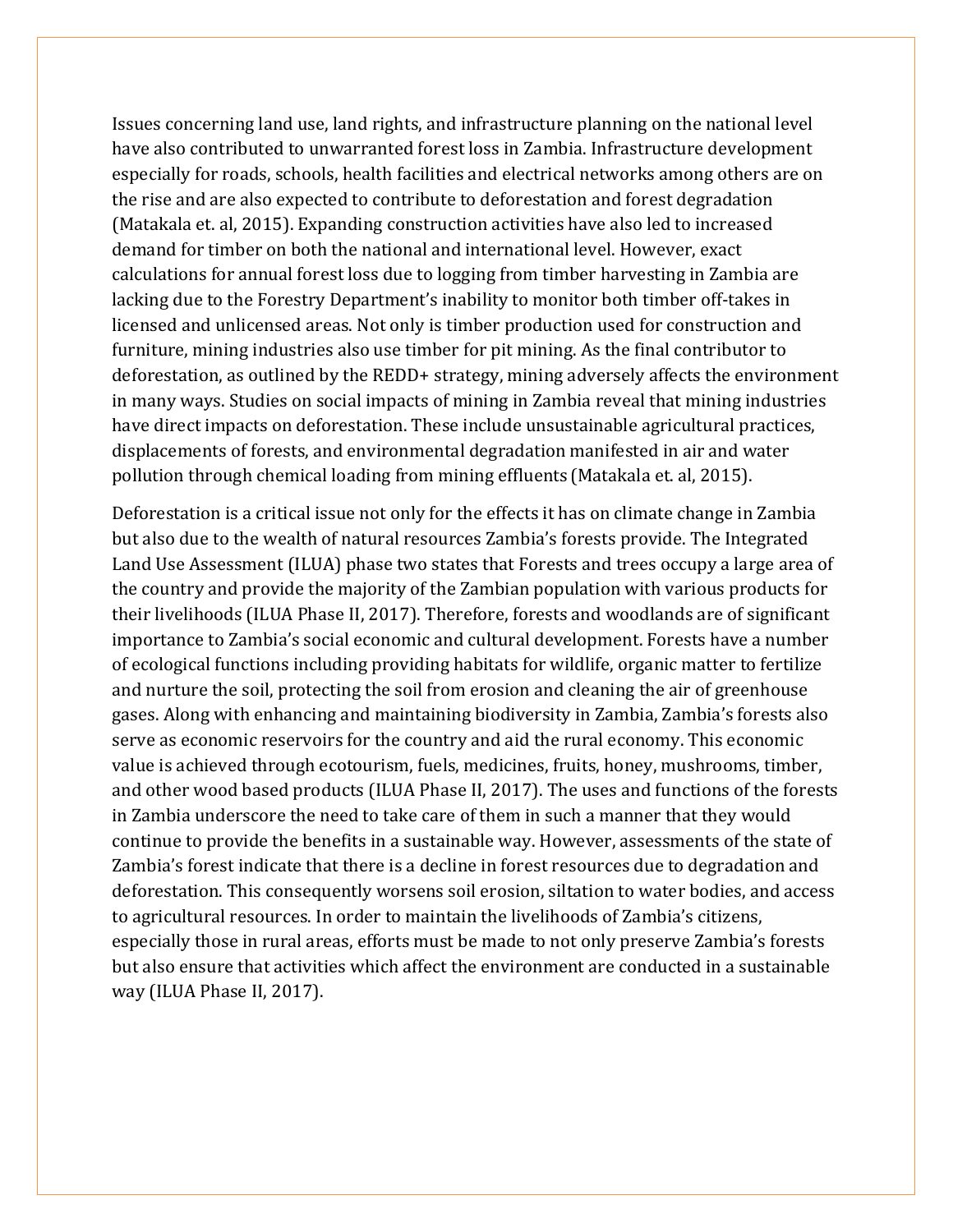#### **Introduction**

Zambia's high rates of deforestation both affect and are affected by rural dwellers. As a result, climate change becomes an issue that directly affects the poorest members of the population. Although the effects of climate change are far reaching throughout Zambia, Zambian women are the most vulnerable to issues of deforestation. Past environmental legislation has made attempts at lessening the burden deforestation has on the population. However, Zambia's current environmental practices fail to enforce legislation, poorly define steps for implementing sustainable practices, and refuse to acknowledge the impact of deforestation on the livelihoods of rural women specifically. The purpose of this paper is thus to establish the need to mainstream gender issues in climate change discussions. This paper will outline the issues deforestation poses towards women as well as the disadvantages rural women face compared to those faced by men. Additionally, past and current environmental legislation will be analyzed and assessed based on their implementation policies, level of enforcement, and effectiveness when compared to environmental legislation in neighboring countries. Lastly, this paper will assess the gaps in legislation as they pertain to gender equality and propose next steps for civil societies as well as the role civil society organizations can play in creating a voice for rural women in the environmental decision-making process.

### **Methodology**

A variety of resources were used to conduct research for this paper. The environmental management act and relevant environmental policies were analyzed for their effectiveness in addressing environmental issues, proposed implementation strategies, and inclusion of gender based issues regarding climate change. Additionally, a number of experts on issues regarding environmental law, climate change, women's rights, and environmental management were interviewed. The purpose for interviewing experts on these topics was to gain a general understanding of environmental issues in Zambia, the effectiveness and implementation of environmental legislation in rural communities, future efforts for mitigating climate change, the role of civil society organizations in environmental issues, and mechanisms for mainstreaming gender in decisions and policies concerning the environment. The following paper will encompass an in-depth analysis of the research findings as well as next steps for the reduction of deforestation in Zambia.

#### **Gender**

Although the effects of climate change are present all across Zambia, climate change issues adversely affect many members of the population. For example, the effects climate change has on the lives of women is vastly different from the effect climate change has on men. In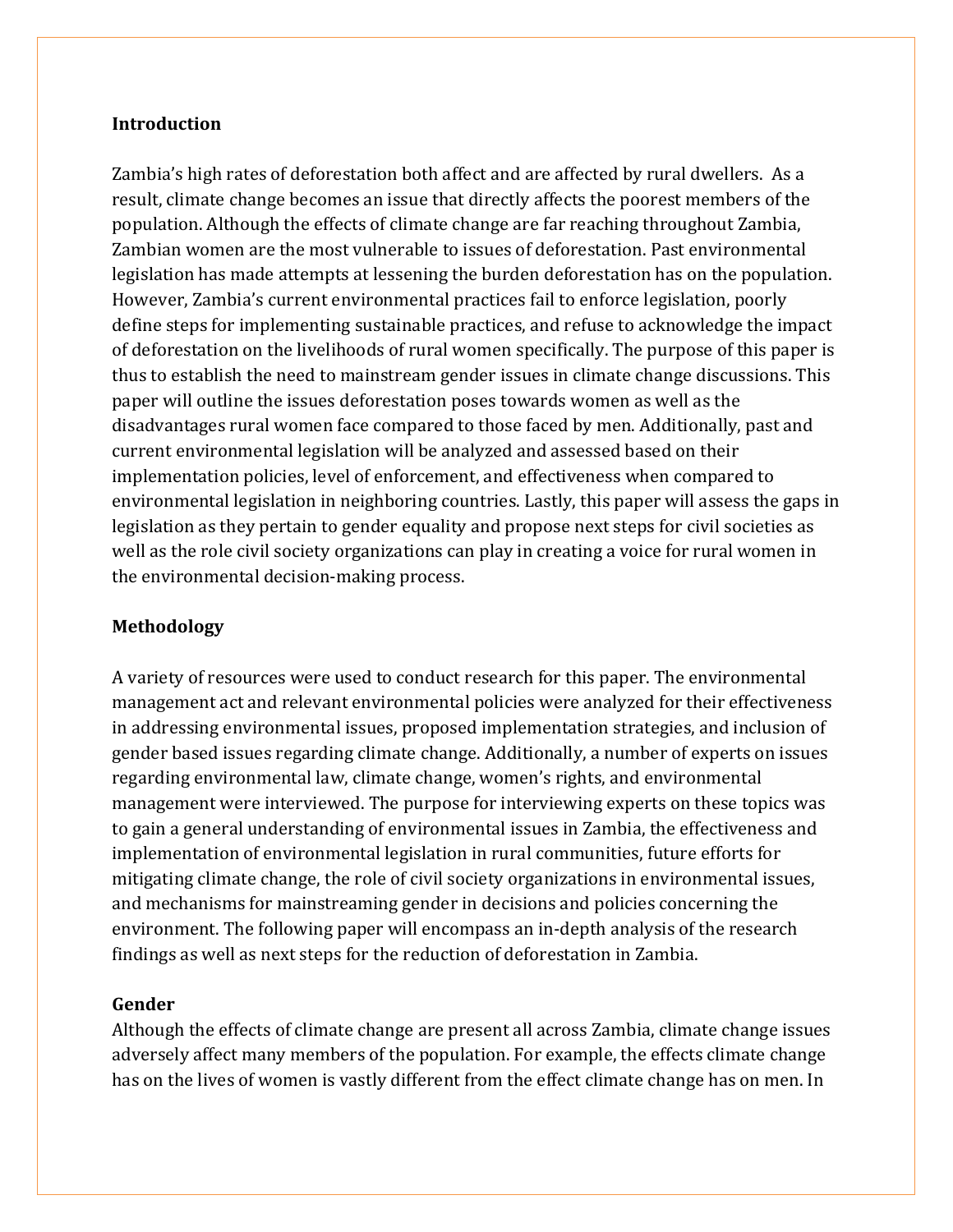Zambia specifically, women face a greater burden from the loss of forest resources<sup>[1](#page-6-0)</sup>. The discrepancy in the burden women face due to climate change compared to men is largely a result of the cultural and gender norms which surround African societies<sup>2</sup>. The role of women in African countries is very different from that of men. Women are often the main care takers in the majority of households. This includes women doing the bulk of cooking, raising children, and collecting medicinal herbs to care for their family. Outside of these practices, women have limited alternatives for sustaining themselves and their family<sup>[3](#page-6-2)</sup>. While men traditionally find jobs outside of the household, women would look after the homestead. This limits women because household chores such as cleaning, tending to fields, and firewood collection requires a large amount of time. Additionally, cultural beliefs hold women responsible for caring for children, the sick, and the elderly. As a result, women are unable to take on other forms of employment<sup>4</sup>.

The views towards women due to cultural norms in African society constantly put women at a disadvantage. Traditionally, women were viewed as less than men[5](#page-6-4). Although more urbanized areas have shifted away from this mentality, issues of gender inequality are still present in rural communities. Not only do cultural norms limit the type of work women are able to do, these norms limit the representation of women in their communities. For example, the dominance of males in African society often leads to men making decisions on behalf of their household and community. On the other hand, in African tradition, it is not common for women to speak in public meetings or community gatherings. Similarly, women do not speak out in the administration of land, especially under customary law.<sup>[6](#page-6-5)</sup> Additionally, due to the daily chores of women, many rural women spend their time collecting materials for their household or selling produce rather than participating community meetings. As result of these factors, women's participation levels in a number of development processes is hampered. This makes it difficult for the needs of women to be known and addressed in full[7.](#page-6-6)

The cultural norms surrounding women coupled with Zambia's high rates of deforestation causes women to be more vulnerable to environmental issues.[8](#page-6-7) Zambian women, especially those in rural areas, rely heavily on subsistence farming for their livelihood. Not only do women use agricultural products for feeding their family, women are also able to earn

<span id="page-6-3"></span><sup>4</sup> http://www.our-africa.org/women

- <span id="page-6-5"></span><sup>6</sup> Interview with NGOCC
- <span id="page-6-6"></span><sup>7</sup> Interview with NGOCC

<span id="page-6-0"></span> <sup>1</sup> Interview with NGOCC

<span id="page-6-1"></span><sup>2</sup> Interview with NGOCC

<span id="page-6-2"></span><sup>3</sup> Interview with NGOCC

<span id="page-6-4"></span><sup>5</sup> Interview with NGOCC

<span id="page-6-7"></span><sup>8</sup> Interview with the Zambia Climate Change Network (ZCCN)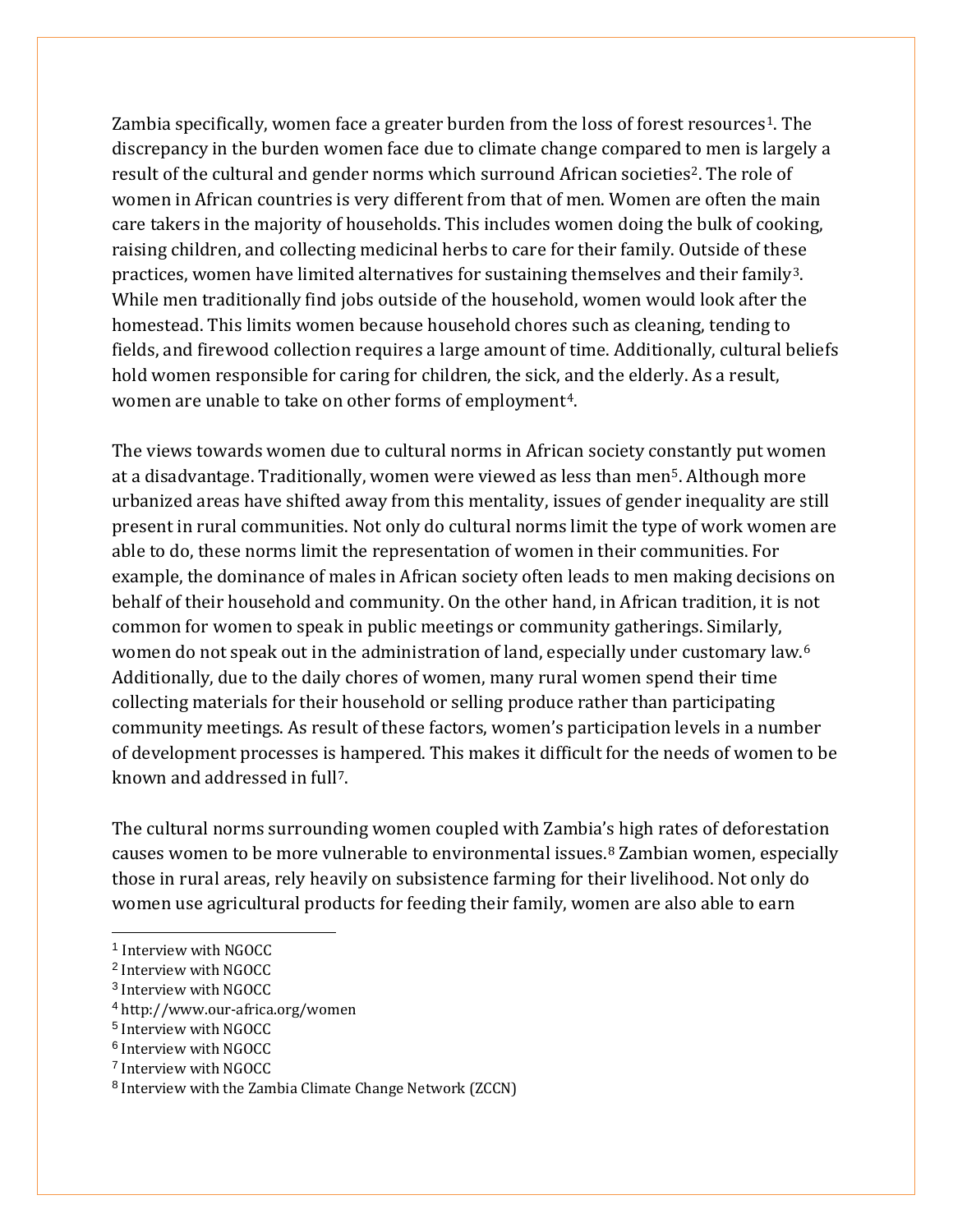income by selling crops in markets. Unfortunately, climate change issues make agricultural production extremely difficult. In Zambia, climate change can take the form of droughts, flash flooding, inconsistent rainfall, and soil erosion. These factors can lead to depletion of water resources and decreases in arable land. This leads to the displacement of families and many people losing agricultural production as a source of income.[9](#page-7-0) Although both women and men engage in subsistence agriculture, women have limited alternatives for sustaining their economy. For example, while men are able to work in the mining industry or other fields outside of agricultural production, the majority of women are only able to take care of their families or tend to the household. This places a huge burden on women because women are still responsible for being care takers and must work harder in order to provide resources for their family.

In addition to greater climate change issues, women in Zambia are directly affected by deforestation. Although agricultural expansion contributes to the deforestation, the lack of electricity in the country especially in rural areas leads to high demands for wood fuel as an alternative source of energy. To meet this demand, many people in rural areas participate in wood fuel production for personal gain. The majority of charcoal production is led by men.[10](#page-7-1) However, both men and women sell charcoal as a form of income. The issue with charcoal production is that it leads to the depletion of forest resources. This adversely affects women because women rely on forest resources for firewood, collection of medicinal herbs for family care, and goods such as mushrooms and caterpillars which can be sold in markets.[11](#page-7-2) Due to deforestation, women are forced to travel long distances in order to access resources, lose a vital source of income, and find it difficult to sustain their livelihoods for both them and their families.

Due to the number of factors which put women at a disadvantage in African society, there is a need to address the needs of women as they relate to climate change issues. The poorest members of Zambia are women and children.[12](#page-7-3) Additionally societal norms have led to women taking on the majority of the responsibilities for their family. In order to ensure that women have the resources to sustain their livelihoods, climate change issues must be addressed from a gendered perspective.

 $\overline{a}$ 

<span id="page-7-0"></span><sup>9</sup> Interview with Ecologist from the Copperbelt

<span id="page-7-1"></span><sup>10</sup> Interview with the Zambia Institute of Environmental Management (ZIEM)

<span id="page-7-2"></span><sup>11</sup> Interview with climate change activist

<span id="page-7-3"></span><sup>12</sup> Interview with Lecturer, specialised in Environmental Law, at the University of Zambia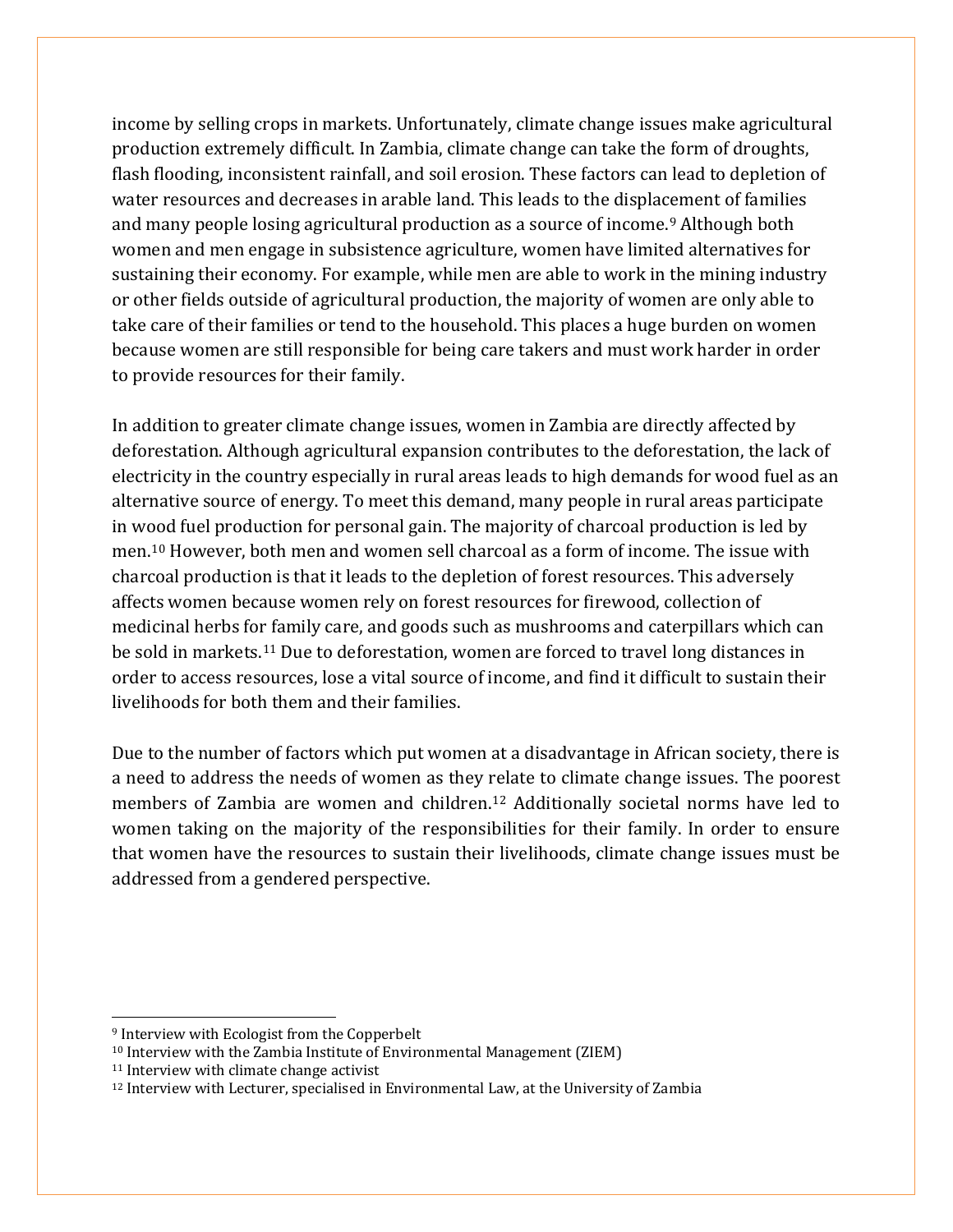#### **Environmental legislation review**

The purpose of this review is to analyze current environmental legislation and policies in Zambia. The documents analyzed include the Environmental Management Act of 2011, Forest Policy of 2009, Forest Act of 2015, and Climate Change Policy of 2016. The following section will include a summary of the documents being addressed, various principles and guidelines outlined in the document, and a list of organizations which either contributed to the development and enforcement of the documents. Additionally, each section will include an assessment of the effectiveness of proposed policies, acknowledgment of key stakeholders involved in environmental issues, and methods for implementation. Lastly, each environmental document will be analyzed for its inclusions of gender specific issues.

### **The Environmental Management Act**

The Environmental Management Act was enacted on April 15th, 2011. The act provides for integrated environmental management and the protection and conservation of natural resources. The act includes provisions that relate to the preparation of state of the environment reports, plans for environmental management and sustainable development, and conduct of strategic environmental assessments of proposed policies. The environmental management act also outlines measures for combatting pollution and environmental degradation. Additionally, the act establishes the Environmental Fund and the Zambia Environmental Management Agency (ZEMA). Due to its cross cutting analysis of environmental issues, the environmental management is Zambia's main environmental legislation.

The environmental management act has a number of statements which connect human rights with environmental decisions. The act states that every person living in Zambia has the right to a clean, safe, and healthy environment (section 4, Environmental Management Act, 2011). In order to ensure that these resources are available, the act proposes monitoring and environmental audits. Additionally, the act states that every person has the duty to safeguard and enhance the environment (section 5, Environmental Management Act, 2011). Based on this, any person shall not undertake any project that may have an effect on the environment without the approval of ZEMA and any person responsible for environmental degradation should restore the degraded environment to its condition immediately prior to the damage.

In order to preserve environmental resources, the act addresses the need to disseminate information and involve communities in decision making processes. This includes collecting and responding to public comments, concerns, and questions relating to the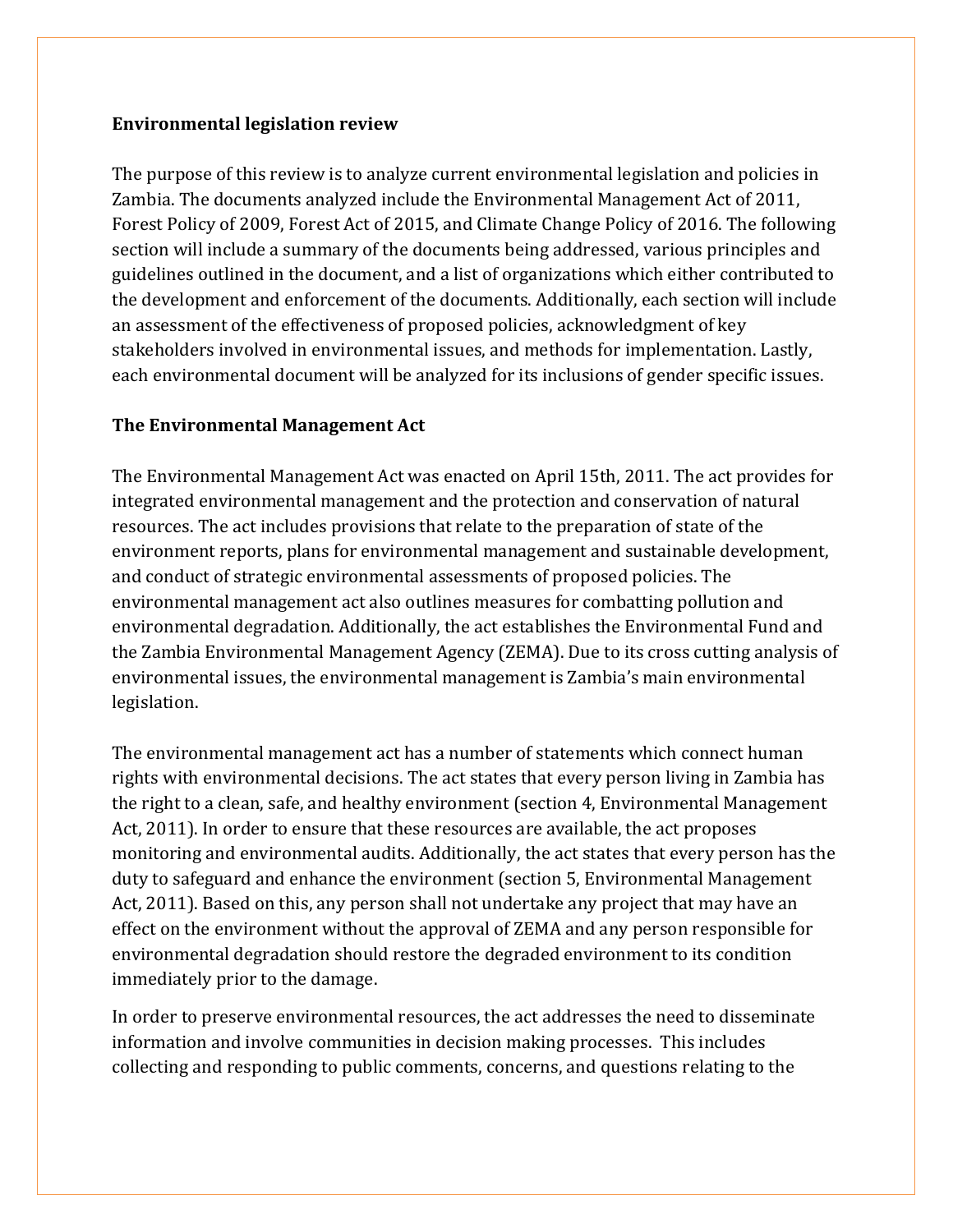environment. Adverse effects shall be prevented and minimized through long term integrated planning and the coordination, integration, and cooperation of efforts which consider the entire environment (section 6, Environmental Management Act, 2011). Planning, policies, and programs for environmental management will involve community participation in natural resources management and the sharing of benefits arising from the use of the resources shall be promoted and facilitated. Also, the act outlines that citizens will have access to environmental information to enable them to make informed personal choices which encourages improved performance by industry and the government (section 6, Environmental Management Act, 2011).

Although the environmental management act addresses many environmental concerns as well as issues concerning sustaining the environment and involving community members, the act is flawed due to the lack of implementation<sup>13</sup>. In rural areas especially, government officials have limited resources for monitoring and enforcing the measures outlined in the act. For example, because the majority of people living in rural communities produce wood fuel or agricultural practices, Zambia experiences high rates of deforestation<sup>[14](#page-9-1)</sup>. Due to the high demand for these resources, it is almost impossible for government officials to regulate or hold people accountable for large scale environmental practices. Similarly, there is little enforcement regarding community engagement. Unless government officials are actively engaging in rural areas, it is difficult to determine if all community members are present at meetings or are able to have their voices heard. Additionally, the act fails to outline if women will be allowed to participate in community meetings.[15](#page-9-2) The lack of gendered approaches for addressing environmental issues implies that there are no measures to ensure that women will be involved in the environmental decision-making process. Lastly, due to the lack of electricity and electrical appliances such as computers in rural areas, many people who rely on wood fuel as their main source of energy may never be able to access the act. Even if these resources are available, the language and terminology used in the act may be difficult for people to understand. The environmental management act establishes that people should have the right to be informed but fails to present information regarding the environment in an accessible way. As a result, many people are unable to use the legislation effectively. For example, the environmental management act confers on members of the public the right to enforce provisions outlined in the act and prosecute environmental law offenders. Not only does lack of access to information lead to low utilization of enforcement and prosecution rights, limited understanding of the legislation leads to limited community involvement and community members being unaware of the power they have over their environment.

<span id="page-9-0"></span><sup>&</sup>lt;sup>13</sup> Interview with the Ministry of Gender

<span id="page-9-1"></span><sup>&</sup>lt;sup>14</sup> Interview with the Policy Monitoring and Research center (PMRC)

<span id="page-9-2"></span><sup>15</sup> Interview with NGOCC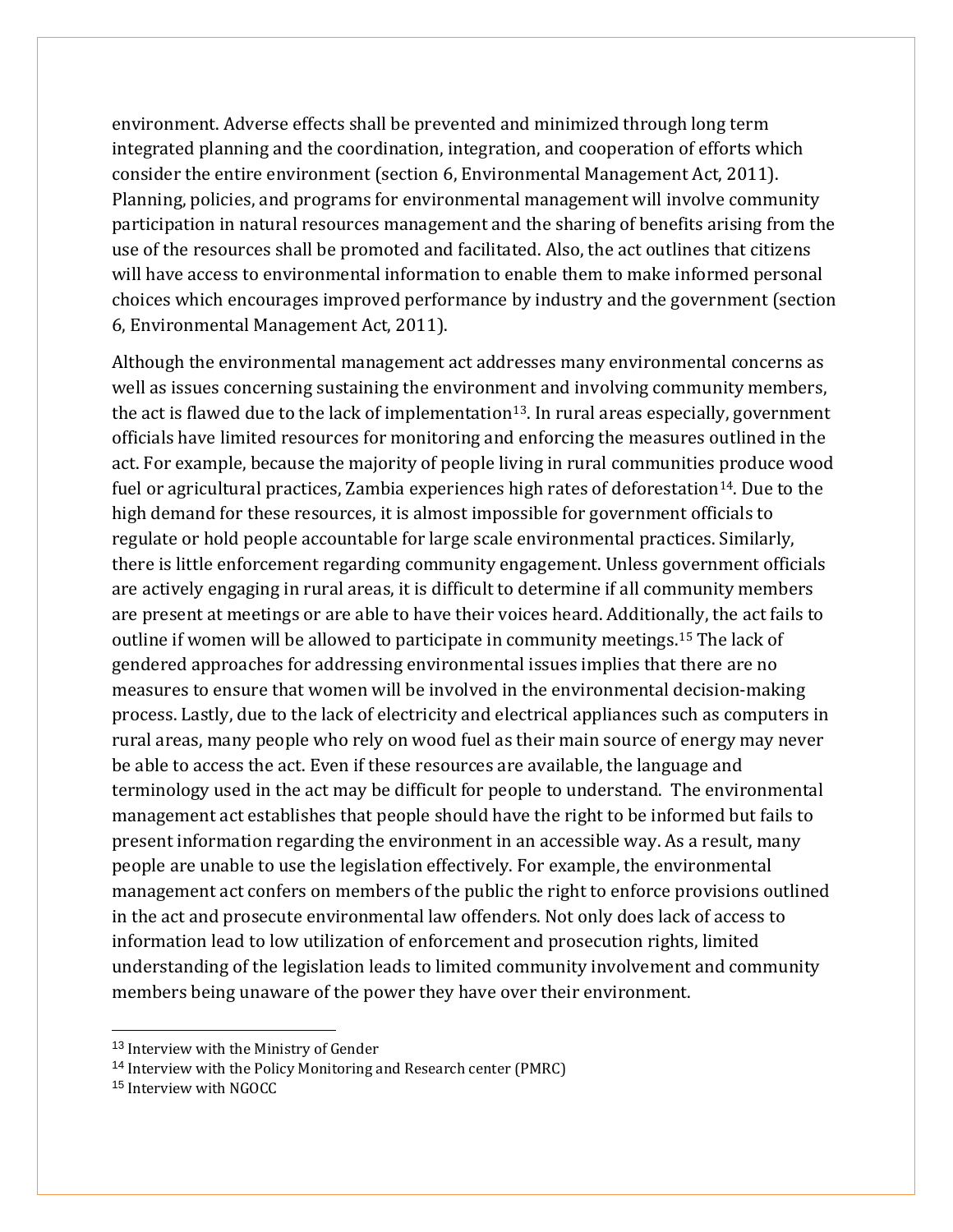#### **The Forest Policy**

The National Forestry Policy or forest policy of 2009 is a review of the National Forestry Policy of 1998. The need for this review arose because of the increasing demands for forest resources in Zambia, the need for devolution of management systems, and the need to address emerging issues such as climate change, bio-energy development, prioritization of agriculture, eco-tourism, and environment as engines for Zambia's development (National Forestry Policy, 2009). Unlike the 1998 policy, the forest policy for 2009 includes strategies relating to the contribution of the forestry sector to poverty reduction and Zambia's national economy based on projects that anchor in the national sustainable development criteria, carbon forests, and trade. The main goal of the policy is to re-direct and motivate responsible forestry management and feasible stakeholder interventions in forestry development for the good of Zambia. To achieve this, the policy outlines principles of devolution, empowerment, equity, justice, and community and private sector participation (National Forestry Policy, 2009).

The forest policy recognizes the need for forest resources. The policy states that the livelihoods and integrity of the ecosystem in Zambia hinges on how well forests are managed and emphasizes the critical role of forests to the sustainable development of the country. The policy also outlines the various factors which contribute to deforestation in Zambia. For example, the policy addresses the threat faced by Zambia's forests due to unsustainable harvest practices and competition for forest land for agriculture, settlements, mining, and other land uses (chapter 1, National Forestry Policy, 2009). These unsustainable and destructive harvesting systems such as charcoal and wood fuel production, excessive forest clearing for farmland, forest degradation, and uncontrolled annual burning lead to reduced biodiversity and contribute to climate change in Zambia. In response to the factors causing deforestation in Zambia, the forest policy proposes greater community involvement especially in the rural areas. Community involvement would thus involve increasing awareness and sensitization of local communities on the effects of deforestation and forest degradation on the environment and on the livelihoods. This will include encouraging harvesting techniques that ensure optimal regeneration of non-wood forest products, empowering traditional leaders and local communities in forest establishment and management, and promoting community based participation in the management of protected forest areas and forests on customary land (chapter 1, National Forestry Policy, 2009).

In conjunction with the incentives to empower community members, the forest policy states that all community members including men, women and children are expected to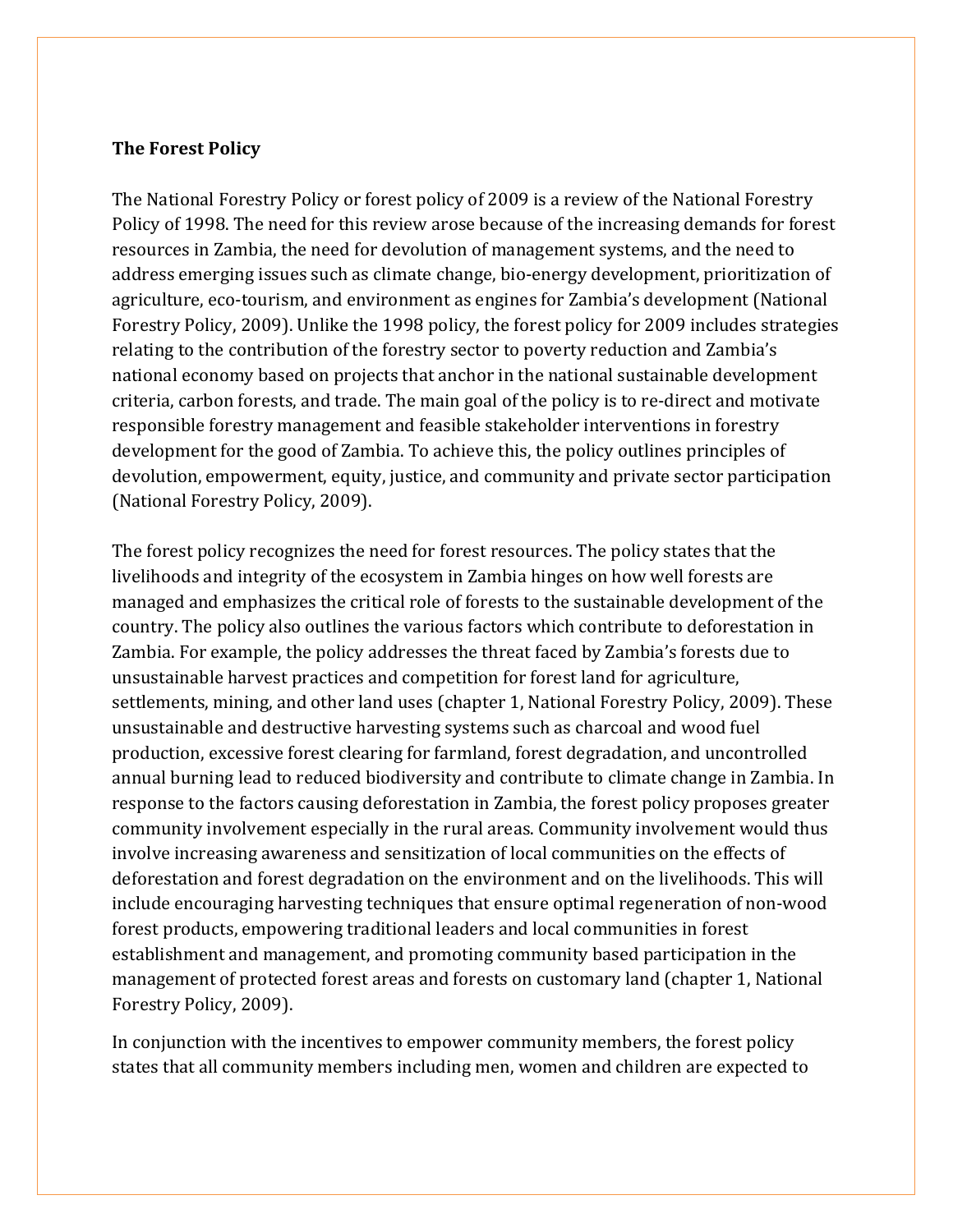participate fully in the development of the forestry sector while enjoying equal rights to training, education, research, ownership, governance, financial, and other material support and benefits (objective 14, National Forestry Policy, 2009). This stands out because it exemplifies that the forest policy acknowledges the need for women in decisions concerning the environment. Not only does the policy outline that gender equity is a fundamental principle to achieving sustainable management and utilization of forest resources, it seeks to promote gender mainstreaming in all aspects of forestry management, industrial development, production and utilization of forest products and services, and the forestry extension, training, and education sub-sectors. Additionally, the forest policy addresses the important role women play in the utilization of firewood, fruits, mushrooms, medicines, and other forest products as well as the dominance of males in the forest management decision making process at both the community and national levels. As a result, the policy strives to ensure that women, youths, and persons with special needs are not disenfranchised and receive equitable participation in and benefits from forest management and development programs.

The Forest Policy of 2009 outlines a number of measures that aim to increase the sustainability of forest resources. These include facilitating the development of appropriate technologies, providing a framework for undertaking clean development mechanisms and reductions of emissions from deforestation and forest degradation initiatives in the forestry sector, promoting sustainable production methods that contribute to the longterm development of forest resources, and the rehabilitation of degraded and threatened ecosystems. Additionally, the Forest Policy establishes that civil society organizations shall play a determinant role in ensuring gender mainstreaming, equity in benefit sharing, and equitable participation of stakeholders in the management and utilisation of forest resources. Although the Forest Policy makes efforts to address multiple issues with forest management, the policy fails to propose specific methods for implementation. Due to lack of proper monitoring resources as well as lack of capacity within the forestry department, it is very difficult for the Forest Policy to be enforced on the level proposed in the policy (chapter 2, National Forestry Policy, 2009). Similarly, the policy does not provide a framework for REDD+ implementation that effectively aligns with other policy and legislative instruments. Lastly, the policy fails to propose steps for increasing equity for women and does not substantially address the inequitable control and ownership of land by men to the exclusion of women. The forest policy effectively addresses the need for a gender approach to issues concerning the environment but, without proper mechanisms for enforcement, there is no way to determine if the policy is effective at the community level.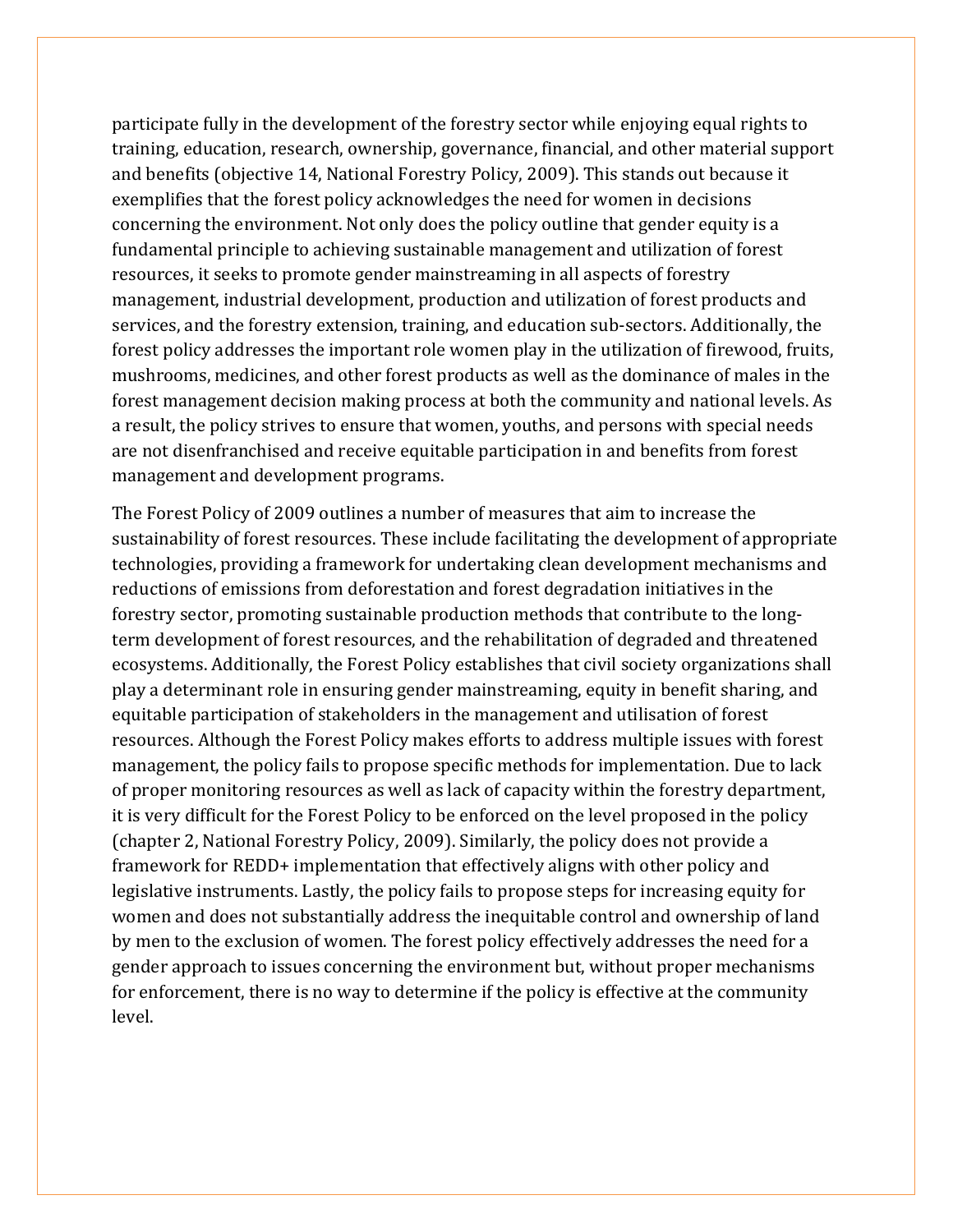## **The Forest Act**

The Forest Act was enacted on August 14, 2015. This law was created in regard to the fulfillment of Zambia domesticating international agreements such as the United Nations Framework Convention on Climate Change (Forests Act, 2015). The Forest Act establishes and declares national forests, local forests, joint forest management areas, botanical reserves, private forests and community forests. It also provides the opportunity for community, local authorities, and non-governmental organization's participation through the implementation of; honorary forest officers, community forest management groups (CFMGs), forest development fund, and joint forest management groups (JMGs). In addition, the Forest Act establishes consequences for persons who access gazetted forests without a permit or a license.

A CFMG is a group of people recognized by a Chief and local authority, which communally controls, uses and manages a forest in the area of the Chief and the local authority (Forests Act, 2015). Citizens able to participate in a CFMG includes anyone who is a member of a village near a forest, managing part of a forest or has desires to manage a forest or part of a forest. As outlined in the Forest Act section 32.1, duties of CFMGs include to protect, conserve, and manage the community forest, assist the Director in enforcing provisions of the Act in relation to all illegal harvesting of forest produce, and do anything that is necessary for the efficient conservation and management of the community forest. JFMGs differ in that it consists of both community members and state authority members. The function of JFM committees include the management and development of the joint forest management areas and the distribution the benefits among the local communities. Therefore, the overall purpose of community participation in forest management is the promotion of greater property rights of communities while providing more sustainable and equitable forms of natural resource management (Umar and Vedeld, 2012).

Despite the Act's inclusivity of community participation, it does not specify or provide exact provisions for regulating the role of community members in forest management. Also, the Forest Act requires the approval of Chiefs for community members to participate in both CFMG and JFMGs. This can hinder the equal opportunity for any community member, especially women, to join the forest management groups. The reasoning behind this stems from cultural norms in Africa which disproportionately affect women. In African culture, especially in rural areas, the needs of women as well as their representation are not valued as highly as those of men.[16](#page-12-0) Therefore, being that most Chiefs are men, the likelihood of choosing a woman to represent their community in a CFMG is small. This reality

<span id="page-12-0"></span> <sup>16</sup> Interview with NGOCC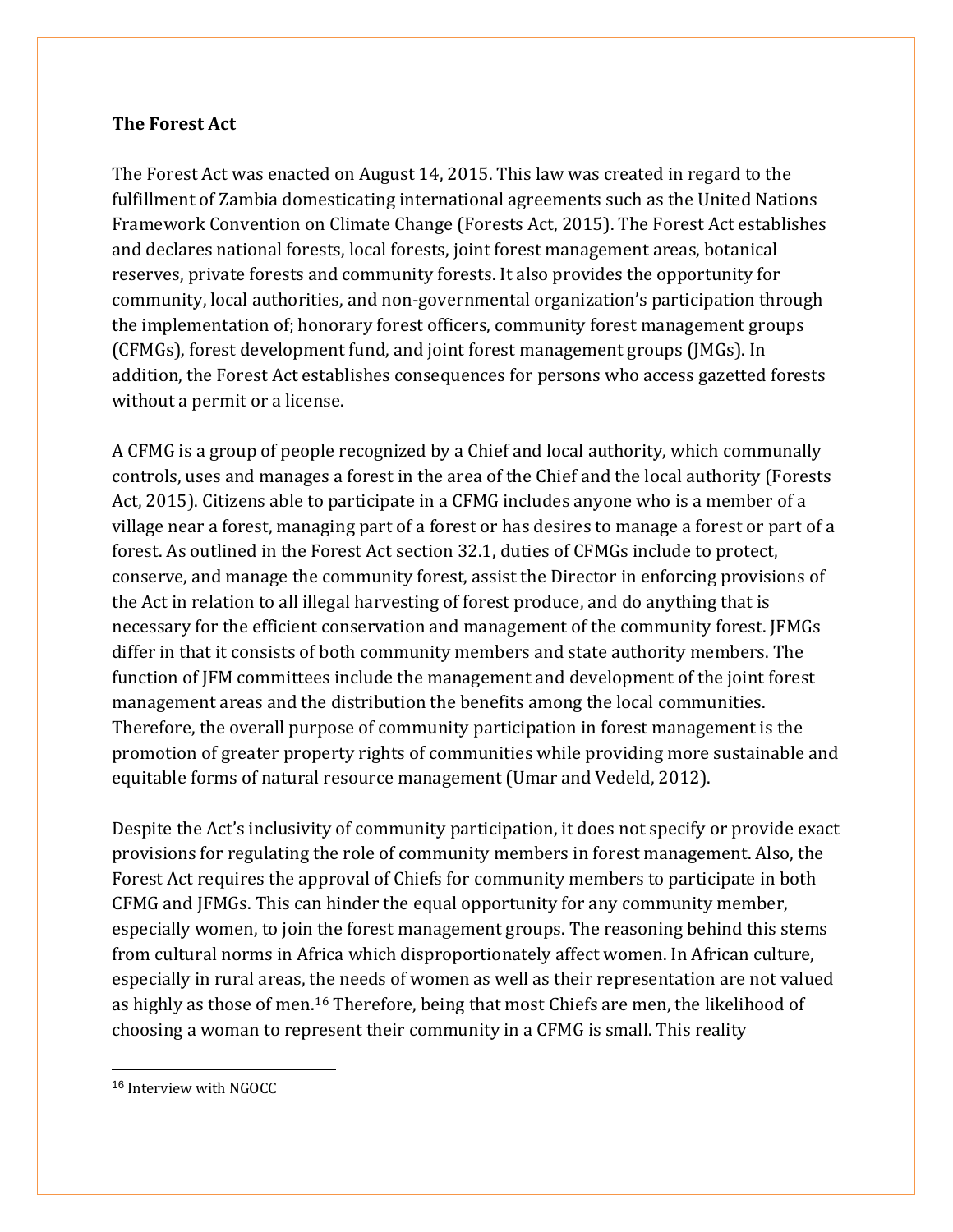contradicts the clause of anyone desirous of joining a forest management group as stated in the Forest Act.

In addition, this law fails to include strategies for monitoring and evaluating forest management groups so that resources and funds are being equally distributed throughout the community. In a study which evaluated the joint forest management groups in Katanino, Zambia, local elites who were members of the JFMG monopolized their needs over the community's causing an unequal distribution of benefits. In meetings, other community members voiced their opinions less, especially if it contradicted that of local elite because they were viewed as more knowledgeable (Umar and Vedeld, 2012). Furthermore, the local elites captured a bulk of the benefits, which led to less participation of poorer community members in JFM activities. This shows the importance of having a mandate for periodic evaluation, to reduce the corruption that can arise in community groups.

Lastly, a mandate to require a minimum percentage of women in forest management groups is not included in the Forest Act. Studies have shown that increasing the percentage of women in forest management groups has proven to be effective in other countries. A review of JFMGs in Nepal and India reported mixed gender management groups that were female dominated provided better results in forest management (Argawal, 2009). Their assigned forest area was in better condition and showed greater improvement. A correlation was found between a higher percentage of women on the executive committee and lower percentage of forest degradation (Argawal,2009). Mixed gendered joint forest management groups were also proven to be more successful when conducted in Kenya, Uganda, Mexico and Bolivia as well. In Indian states such as Gujarat, at least two women in a community forest management group is required (Argawal, 2009). However, it is specified that not all states met the requirement. Nonetheless, one of the first steps in creating change is having mandates documented in laws and policies. Therefore, the inclusion of a minimum percentage of women in forest management groups in the Forest Act in combination with strict enforcement and implementation will be one step in mainstreaming gender in forest management.

### **Climate Change Policy**

The Climate Change Policy was created in April 2016 under the Ministry of National Development Planning. The purpose of the policy is to create a coordinated effort between different ministries and departments to tackle the issue of climate change in Zambia and to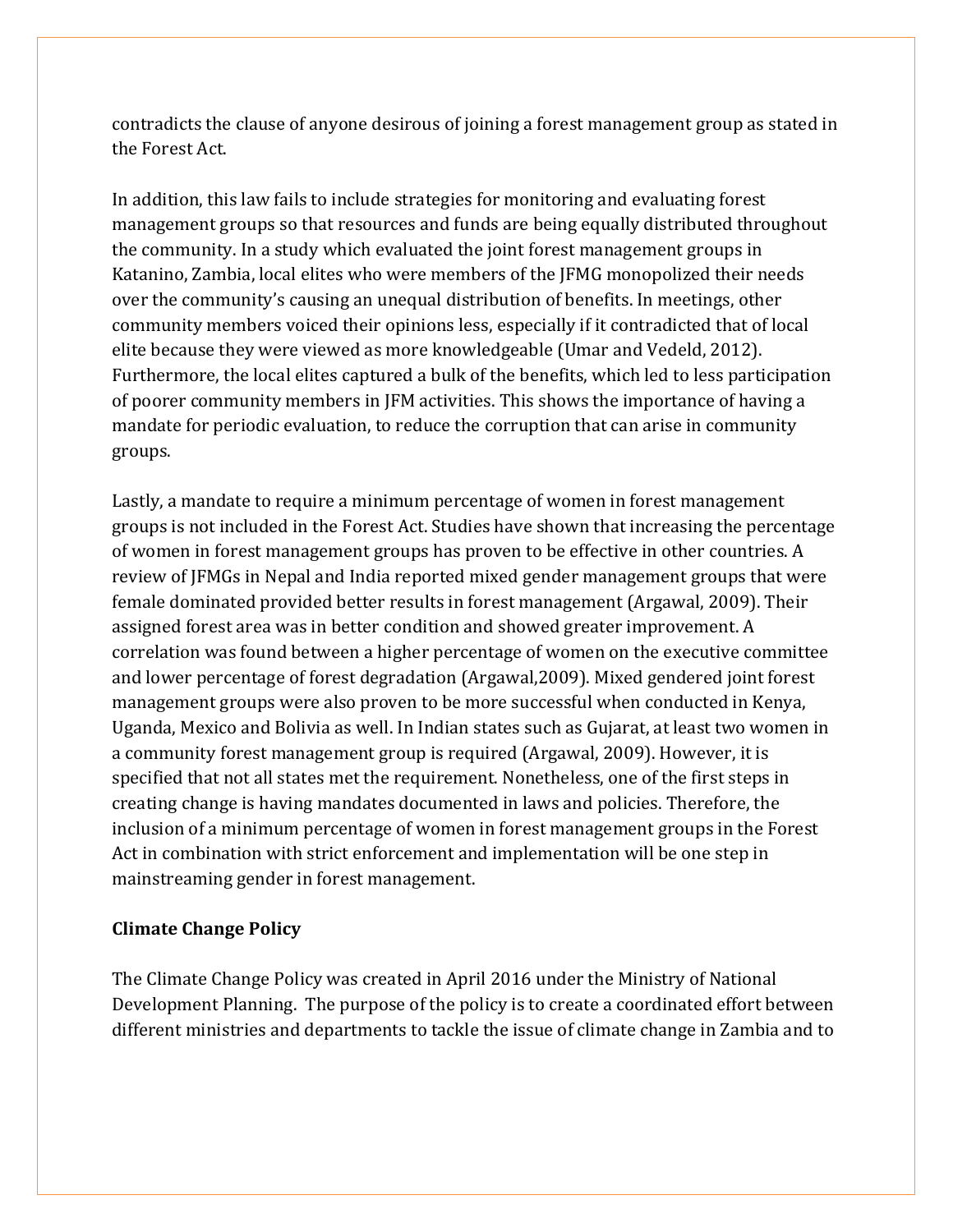outline the goals a government ministry hopes to achieve.[17](#page-14-0) The Climate Change Policy fulfills this requirement because it adequately outlines the objectives the country hopes to achieve in terms of climate change issues. However, it is lacking the precise methods that will be used to reach the outlined goals.

This policy discusses the impacts of climate change in various sectors including forestry, energy, agriculture, water, and health. By doing so, it emphasizes the need and urgency to address climate change issues and mitigate the effects on the country. In addition, the Climate Change Policy presents climate change as a cross cutting issue and recognized the ways in which women and youth are affected by climate change in comparison to men. In section 2.3.9, women and youth are categorized as vulnerable groups and their dependence on natural resources for food and their livelihood are noted. Also, it is recognized within the policy that vulnerable groups such as women are not adequately represented in the decision-making process and explains their lack of representation limits their ability to contribute and implement their expertise. The gender component of the policy is reenforced being that a specific objective listed in section 6.2 of the policy states the enhancement of gender Climate Change programs and activities in order to promote gender equality and equity in the implementation of such programs. In addition, this policy emphasizes the importance for monitoring and evaluation (M&E) of future programs and states the creation of a framework to facilitate effective M&E.

The inclusion of specific gender objectives and recognition of the lack of representation of women in climate change issues is the first step in mainstreaming gender in environmental issues such as climate change. This policy opens the discussion and puts pressure on other ministries to recognize and include a gender component when creating environmental legislation and programs.

Even though the needs and problems inflicted on vulnerable populations are recognized in the Climate Change Policy, there are no methods to better the inclusion of vulnerable populations in the climate change discussion. Without specific strategies put in place it is hard to enforce and implement gender in climate change initiatives. An outline of methods and strategies are also absent for the reduction of forest degradation and loss of forest ecosystems. Rather, reduction in forest degradation is listed only as a measure to promote investment in climate resilient and low carbon pathways. This is a recurring theme in environmental legislation and policies; objectives and needs of the community are

 $\ddot{\phantom{a}}$ 

<span id="page-14-0"></span><sup>17</sup>http://www.etu.org.za/toolbox/docs/govern/policy.html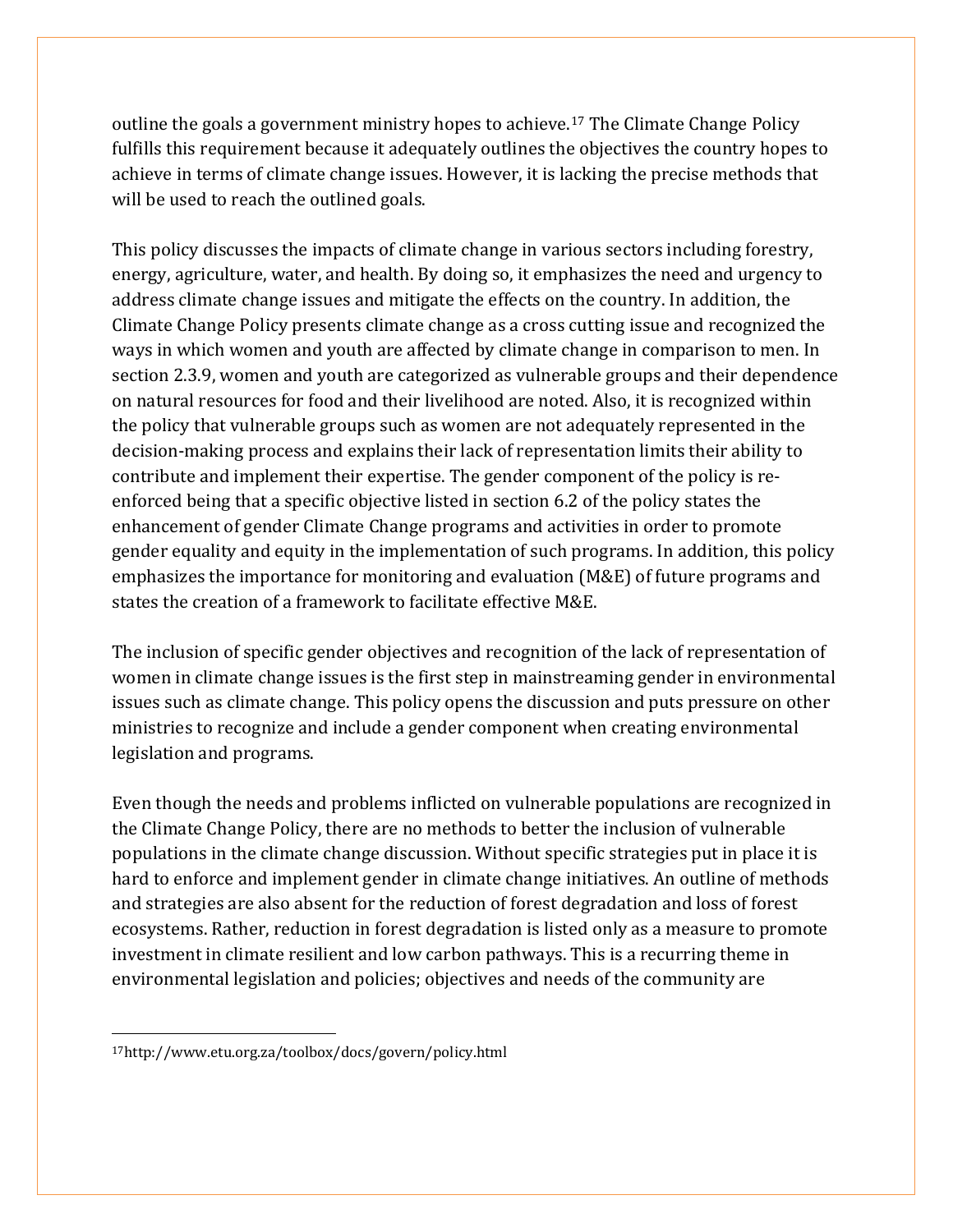adequately addressed but strategies to achieve the objectives are lacking which makes implementation and enforcement difficult.

Lastly, the Climate Change Policy does not emphasize the way in which Zambia contributes to climate change but places more importance on its effects. In doing so, the policy frames Zambia as a victim of climate change rather than a contributor. Due to Zambia having one of the highest the rates of deforestation in the world, the damaging effects of human activities need to be recognized and stressed. In order to combat these effects, more responsibility must be placed on not only government officials but also citizens to preserve their land and environment.

#### **Overview of Environmental documents**

The Environmental Management Act, Forest Policy, Forest Act, and Climate Change Policy provide a variety of policies which seek to address environmental issues. Although the documents provide invaluable resources for addressing environmental issues, they fail to clearly state steps for implementation. Due to this, there is little enforcement and regulation. As a result, many of the issues the documents seek to solve remain present in Zambia. Secondly, the documents fail to outline steps for mainstreaming gender in environmental legislation and decision-making processes. Even in cases where the rights and needs of women are acknowledged, little is said about how women will be supported or how their livelihoods will be improved due to policies outlined in the documents. Also, due to the limited steps for implementation, it is difficult to determine if communities are actively participating in decisions concerning the environment, women are being included in meetings and discussions, and the voices and concerns of the community are reaching government officials. Additionally, issues relating to the access of environmental resources puts many community members at a disadvantage. The majority of people, especially in rural areas, are not connected to electrical resources. This leads to the majority of people who are most vulnerable to the effects of climate change not being able to access or be aware of the environmental documents that are created to help them. Even when people are able to access environmental legislation and policies, the information and language in these documents may be too difficult for them understand. In order for these documents to be effectively utilized, there is a need for environmental policies and legislation to be enforced in critical areas, displayed in a way that is both accessible and understandable, and adapted to incorporate the issues women face.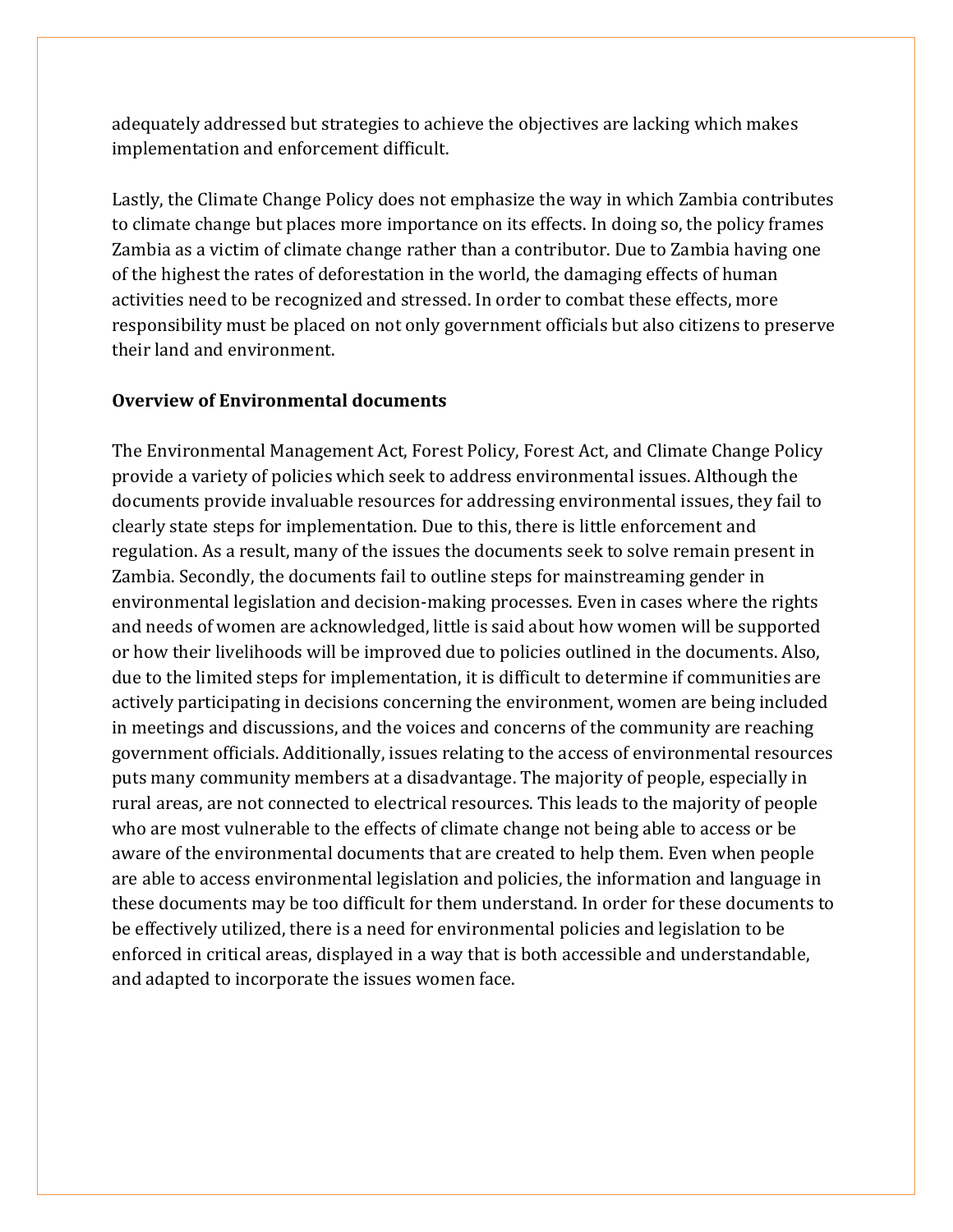#### **Why Gender Inclusivity is Needed**

Due to the fact that women are more affected by environmental issues such as deforestation, it is important to have gender inclusive climate change strategies and plans. Inclusive policies reflect equality and equity: both men and women need to be equally and meaningfully involved in planning and decision making[.18](#page-16-0) Because the nature of climate change affects women differently they have valuable expertise and strategies that need to be shared and used to promote sustainable methods. Studies have shown that women have a greater awareness of health issues, risk perceptions, and environmental concerns, while men are geared toward more convenience.[19](#page-16-1) In addition women, are easier to organize and use more collaborative methods when advocating for causes.[20](#page-16-2) With more women involved in the decision making process regarding climate change efforts, it is hypothesized that the inclusion of all community members including men, youth, and women will lead to greater representation and the needs of the community being adequately addressed.

As previously mentioned, the increase in effectiveness of forest management groups in other countries was correlated with the presence of women participation. In a Gender and Forest Management Review conducted by USAID knowledge service centers, this correlation was attributed to five reasons (USAID, 2012). First, high proportions of women in forest committees increases knowledge and enforcement of rules. Second, women aided in the increased regulation of illegal activities and capacity for conflict management. Also, there was improved security of women's property and forest access rights (USAID, 2012). Lastly greater understanding of the forests was accomplished due to activities in women dominated fields which traditionally require specific knowledge for harvesting non-timber products (USAID, 2012). This shows the importance of mainstreaming gender in environmental issues because the participation of women can directly promote increased use of environmentally stable practices.

The involvement of gender in climate change issues can include increasing the number of female representatives during the formation of environmental policies and laws as well as including experts and policymakers who understand the ways in which both women and men are affected by climate change issues. Outside the legislative level, gender inclusion in rural areas can include pushing for access to information and education on climate change issues. The first step in creating change regarding the environment is making sure the people who are most affected understand the ways they contribute and can adapt to effects

<span id="page-16-0"></span> <sup>18</sup> http://eige.europa.eu/sites/default/files/documents/Gender-Equality-and-Climate-Change-R <sup>19</sup> EU paper gender and climate:

<span id="page-16-2"></span><span id="page-16-1"></span>http://eige.europa.eu/sites/default/files/documents/Gender-Equality-and-Climate-Change-R <sup>20</sup> Interview with Zambia Climate Change Network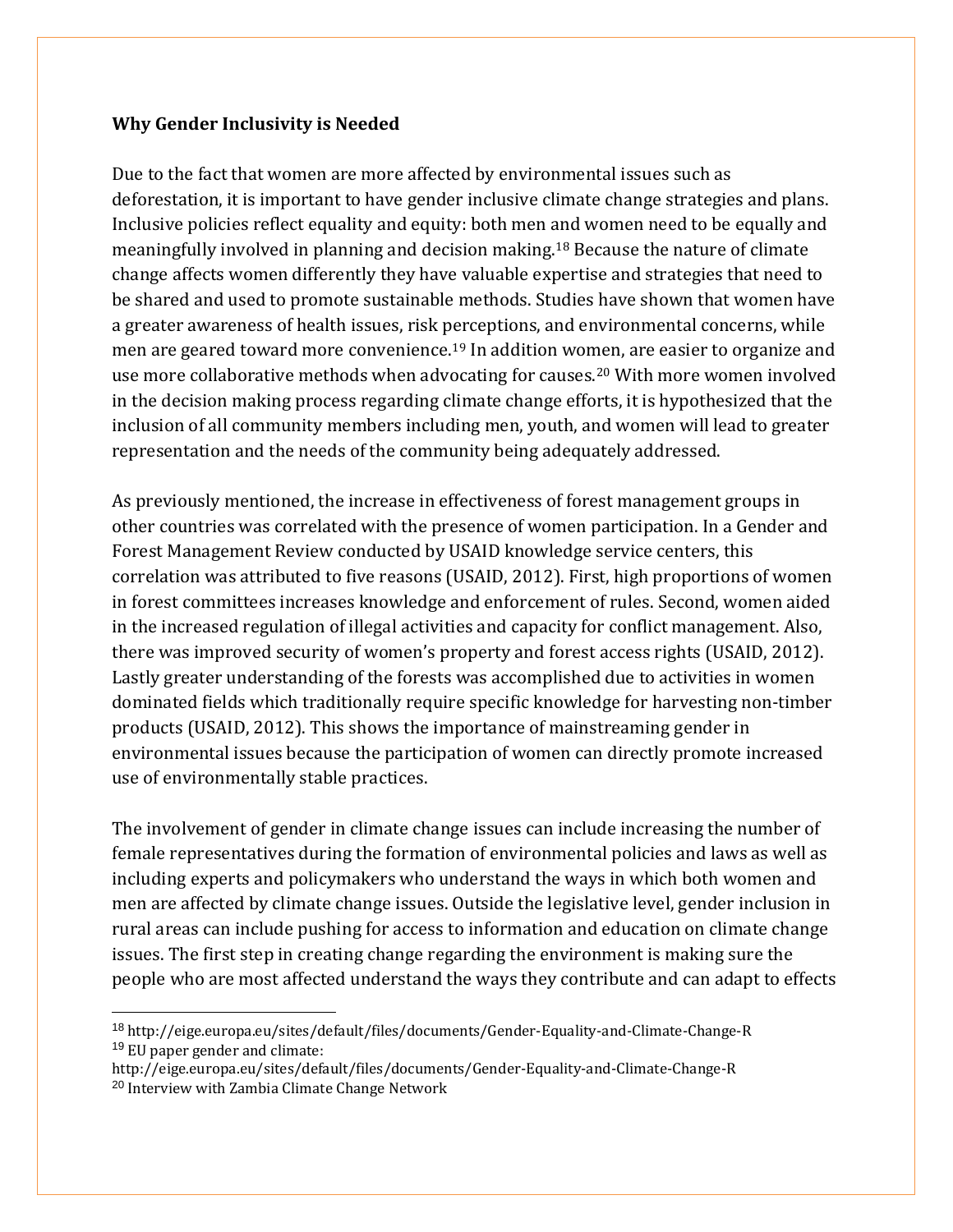of climate change. In terms of deforestation, increasing awareness of the importance of forest maintenance due to the role of forests as carbon sinks, habitat for wildlife, and reservoirs for water catchment is vital. Increasing comprehension on the way traditional practices negatively impact the environment such as the clearing of forest due to the need for arable farming land, excessive timber extraction, and charcoal production can in return make community members more environmentally conscious.

#### **The Role of Civil Society Organizations**

Along with the need to address climate change issues, there is need to analyze how people are affected by climate change. The framing of climate change as a social, ethical, and political issue rather than a solely scientific or technological problem creates the foundation for climate justice. Climate justice thus serves to take a human centered approach to climate change issues. Climate justice seeks to increase fairness and share the benefits and burdens of environmental issues. For example, the lack of involvement of women in decisions concerning the environment in light of the severe effects of deforestation on their livelihoods make women an extremely vulnerable population. The goal of climate justice is to highlight the effects climate change has on vulnerable populations and ensure that people are protected. By doing this, climate justice addresses the needs of people and respects human rights. Although it exemplifies the need for equity with regards to environmental issues, measures must be taken to promote climate justice. These measures would include educating and empowering communities as well as increasing the representation of community members in decision making processes. Community members have the right to information concerning their environment and should have the tools necessary to make informed decisions. Promoting climate justice would ensure that concerns on the most micro of levels are heard and addressed on the national level. This includes not only making the voices of rural communities heard but also recognizing the adverse effects of climate change on both men and women. Based on this, promoting climate justice would lead to greater community and government engagement, equal representation in decision making processes, and mainstreaming of gender in environmental legislation.

Promoting climate justice is the goal of civil society organizations (CSOs) and nongovernmental organizations (NGOs). Zambia has multiple CSOs and NGOs that tackle a variety of issues including human rights, gender equality, education and the environment. Some operate on a local, national or even on an international level. NGOs and CSOs are vital in-service delivery and implementation and ultimately act as a bridge between members of the community and government. Many CSOs in Zambia focus exclusively on human right issues but are looking to branch into the environmental and climate change issues. Given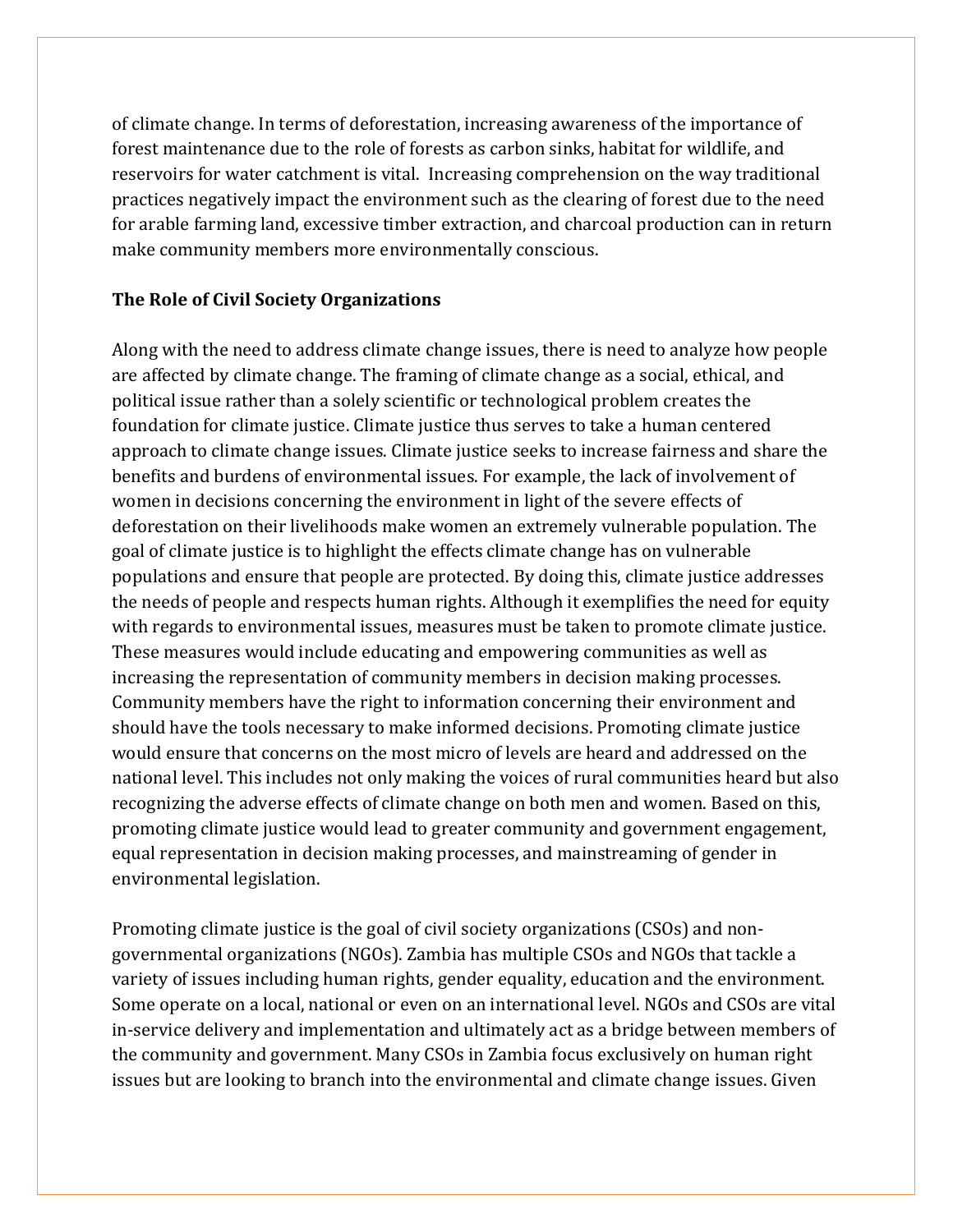many CSOs human rights based background, advocating for climate justice is a gateway for organizations to engage in environmental and climate change issues.

A huge part of climate justice is the promotion of gender equality and equity. Therefore, with the lack of gender inclusive policies in Zambia's environmental legislation, a major responsibility for CSOs is pushing for not only gendered centered climate strategies but also for its implementation and enforcement by the government. CSOs need to continuously monitor and evaluate current government implemented programs regarding climate change issues and gather gender-specific data to conduct impact assessments on women involvement within these programs. With effective M&E, CSOs can become more evidence based and, use their analysis to hold governmental officials more accountable. NGOs and CSOs are key to the dissemination of information to communities and helping them understand their rights under established laws. Through partnerships with grassroot organizations CSOs and NGOs can build the capacity to go to rural areas, which is an area government official are unable to reach. For this reason, organizations carry the weight of educating communities on the issue of climate change and their role in mitigating and adapting to the effects. Also, there is a need to sensitize the public to issues involving deforestation, specifically the effects on women and the importance for their inclusion.

Specific ways in which NGOs and CSOs can mainstream gender include looking at the National Determined Contributions (NDCs) for Zambia. As a party to the Paris Climate Change Agreement in 2015, Zambia is required to report regularly on the country's emissions and implementation efforts hence the creation of the NDCs. In the NDC previously submitted specific strategies for adaptation and mitigation on climate change issues, with more emphasis on adaptation strategies. However, there was very minimal inclusion of gender specific adaptations. The next submission of Zambia's NDC is due in 2020. This grant CSOs and NGOs the opportunity to be involved in the creation of the next NDC and advocate for the inclusion of a gender component. Organizations can look at who is involved in the preparation of the NDC and specifically look at stakeholder and shareholder participation. In addition to advocating for a gender component CSOs can push for women consultation and representation during the creation of the next NDC.

Another route for gender mainstreaming in climate change initiatives include examination of the Technology Needs Assessments (TNAs). TNAs assist developing countries in determining their technology priorities for mitigating greenhouse gas (GHG) emissions and adapting to climate change. The approach stated within Zambia's TNA for adaptive strategies is not gender sensitive. Climate related technology policies and projects need to increase recognition of women's human rights and their contributions to climate change responses, as well as the promotion of the developments of new opportunities for women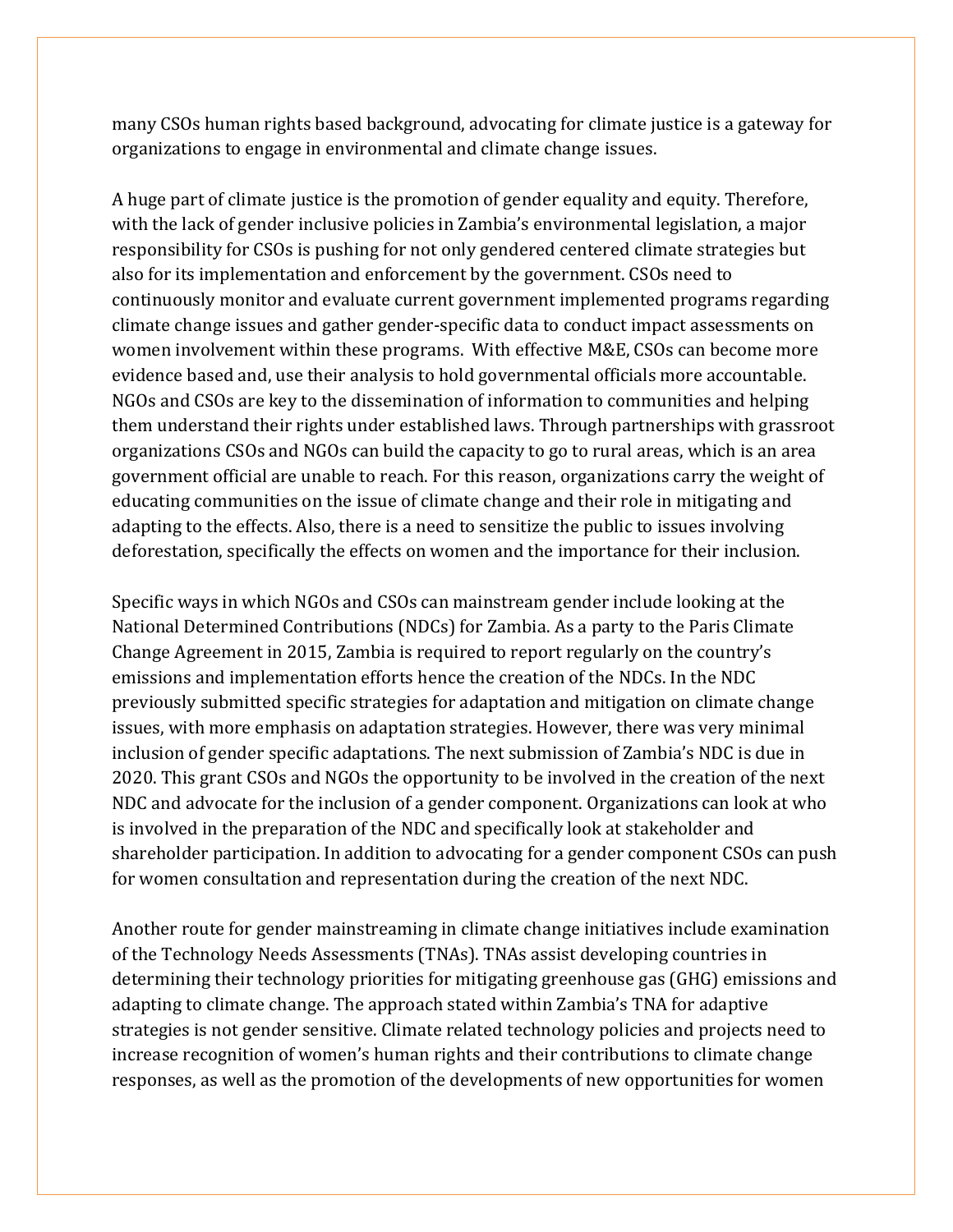in the mitigation and technology sectors.<sup>[21](#page-19-0)</sup> Organizations need to advocate for the ensuring of greater skill sharing and knowledge opportunities by making sure women are involved in every stage of the technology cycle. CSO's can help influence government to consider technologies to address gender differentiated needs.

# **Mitigating Deforestation and Alternative Energy Sources**

## **Charcoal Production**

In Zambia 70% of the nation energy consumption stems from firewood and charcoal. The production and burning of charcoal uses trees and adds to the rate of deforestation in the country. The burning of charcoal emits greenhouse gases which contribute to climate change. However, charcoal is a huge source of energy in the country and the selling and production of charcoal is a main economic driver in rural areas. Banning charcoal production in the country is not a practical or realistic idea and can even cause increase poverty. As a result, strategies have been development to make charcoal greener or environmentally friendly.

Currently in Zambia, Earth kilns are being used to produce charcoal (TNA, 2013). Earth kilns are highly inefficient and requires more biomass per unit charcoal being produced. This means more trees have to be cut down, increasing the country's contribution to deforestation. Earth kilns have been categorized as the most traditional and simplest technology for charcoal production. The Food and Agriculture Organization of the United Nations (FAO) issued a report on green charcoal which proposes strategies to aid in greening the charcoal value chain, to mitigate climate change and improve livelihoods. The charcoal value chain includes the collecting and cutting of wood, the carbonization of wood in kilns, the transportation, trade and distribution of charcoal, and consumption by household or enterprises.

Greening the charcoal value chain includes a more sustainable production of wood which will immensely reduce the of the net GHG emissions. Sustainable wood comes from forests that are managed in accordance with sustainable forest management criteria<sup>22</sup>. Production of sustainable wood can incorporate increased agroforestry because it reduces both deforestation and pressure on woodlands, by switching reliance on farm grown woodfuel instead. Also mentioned in the report was turning charcoal waste into briquettes which increases the amount of charcoal produced while using less biomass.

<span id="page-19-0"></span> <sup>21</sup> Women and Gender Constituency: *Position Paper on the 2015 New Climate Agreement*. June 2015.

<span id="page-19-1"></span>http://womengenderclimate.org/wp-content/uploads/2015/06/WGC\_FINAL\_1June.pdf <sup>22</sup> Sustainable production chains wood, 2005 -2013: Government of the Netherlands

http://www.clo.nl/en/indicators/en1465-sustainable-production-chains-wood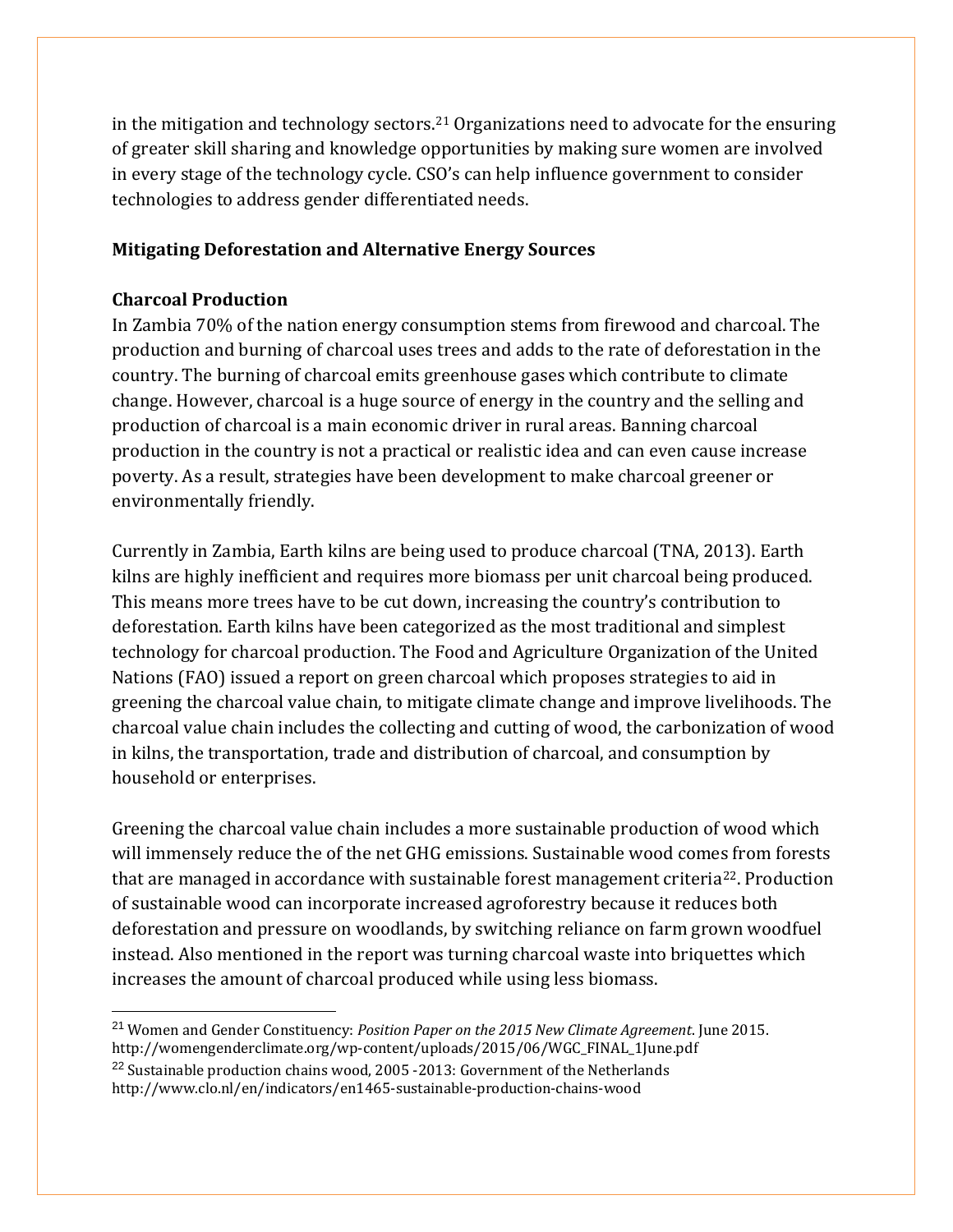Another important part of the charcoal value chain is the carbonization of wood in kilns. Carbonization of the wood accounts for 80% of the GHG emitted during charcoal production.[23](#page-20-0) Therefore, by switching to modern kilns such as brick and metal will reduce the amount of GHG emitted while using less trees. However, to make this transition funding is needed to help communities afford and have greater access to this technology. For this reason, the FAO report also includes improvement of traditional kilns until the transition to modern kilns are more financially feasible. Yet, specific examples of improvements were not listed. In addition, reducing the distance between wood sources, carbonization plants and consumption centres can decrease the amount of fossil fuels burnt in transportation and distribution, which is part of greening the charcoal value chain. Lastly increasing the use of fuel-efficient stoves for cooking and heating will increase charcoal use efficiency, while lowering emissions

Overall the cost to implement green charcoal may be higher than traditional practices currently used but it does not outweigh the benefits. The use of improved kilns will potentially generate more charcoal per unit tonnes creating more revenue. Greening the charcoal value chain will increase sustainable practices for wood sourcing, lower rates of deforestation and GHG emission. In Kenya, a cost benefit analysis was conducted, and it was reported that a total of US\$15.6 million per year (excluding upfront cost) would be required to improve the charcoal production within the country. However, US\$20.7 million per year will result in benefits.[24](#page-20-1) Another added benefit besides cost effectiveness includes reduction in cost of healthcare and environmental remediation. This shows the long-term effects greening of charcoal can have.

Implementation of green charcoal in Zambia includes not only funding but incentivizing communities to use sustainable practices during charcoal production. One incentive can include differentiated taxation on sustainable products. Also, the government can use the revenue from licensing and taxation to re-invest in technology needed for the greening process. The implementation of subsidies to cover the cost for start-up technologies can also increase citizens participation. Creating proposals of the benefits of green charcoal, while linking it to climate-change mitigation strategies, can attract international funding. In addition to incentivizing funders, enforcement of current policies and laws is needed. In the Forest Act there are consequences for people accessing the forest without a license and permit. However, without proper regulation and proper execution citizens are able to access the forest and contribute to its damage. Furthermore, increasing transparency of

<span id="page-20-1"></span><span id="page-20-0"></span><sup>23</sup> The Food and Agriculture Organization of the United Nations. 2017. The charcoal transition <sup>24</sup> The Food and Agriculture Organization of the United Nations. 2017. The charcoal transition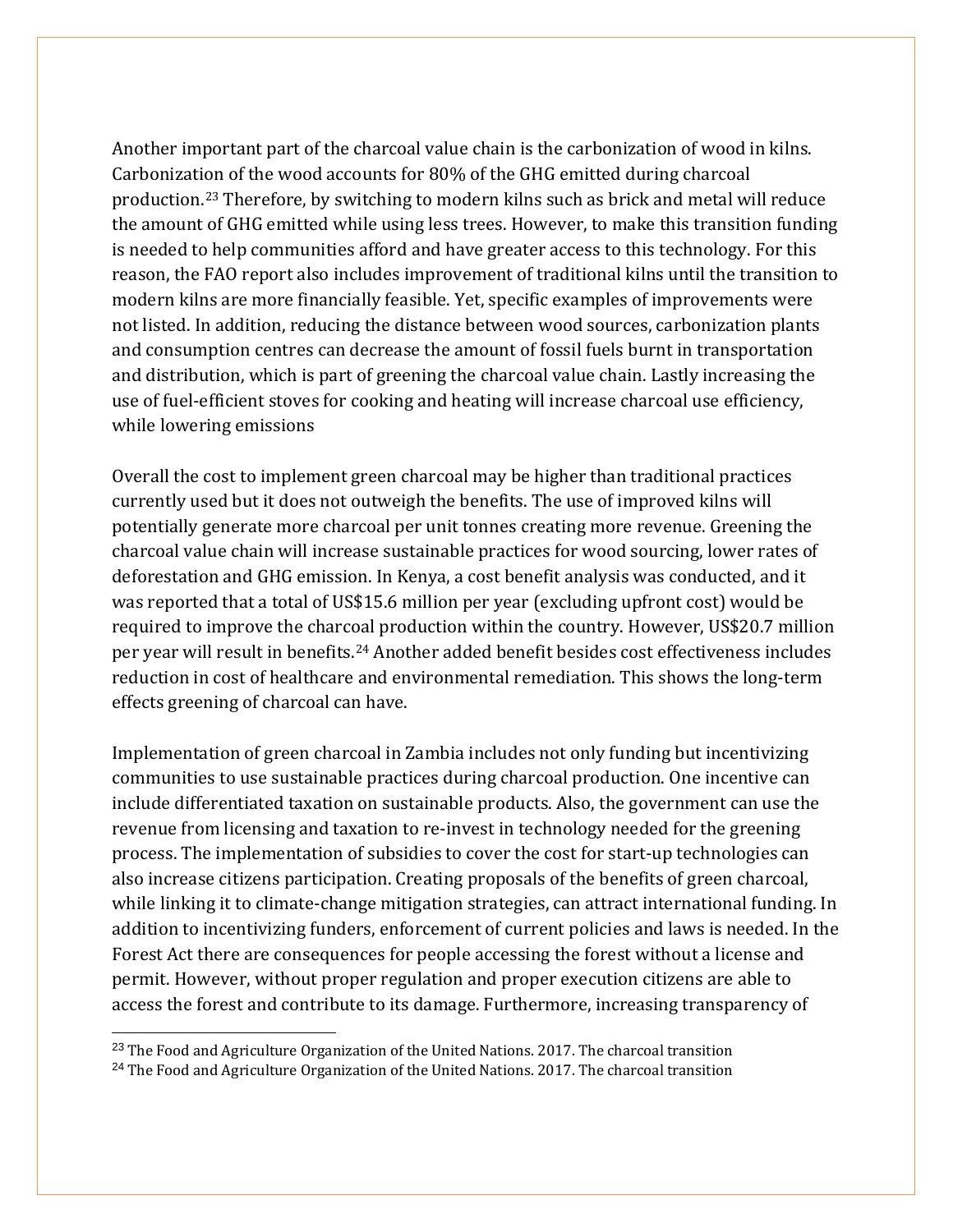revenue streams at the government level to ensure the profits generated goes back into community participation in the green charcoal process and granting communities and organizations access to that information, can increase citizens participation. Specifically, the private sectors in Zambia which include CSOs and NGOs can help with implementation of the green charcoal by increasing production of pilot projects and monitoring and evaluating said projects. CSOs and NGOs can help with the coordination of stakeholders and shareholders including government officials, charcoal producers, traders and consumers. With increase coordination it will guarantee the effectiveness and implementation of greening charcoal production in Zambia.

#### **Solar Energy**

In order to decrease the rates of deforestation in Zambia, Zambians must decrease their dependence on charcoal and other wood fuels as an energy source. As an alternative to wood fuel, solar energy would not only provide a renewable and sustainable energy source but would also provide energy to more households. Especially in rural areas where the vast majority of households rely on wood fuel, solar energy could better the livelihoods of poor families by increasing their access to electrical appliances. Additionally, using solar power as an energy source would have a positive impact on Zambia's environment. Shifting towards solar energy would lead to a decrease in greenhouse gas emissions from other energy sources. Also, using solar energy to power more homes in both rural and urban areas would allow for more forests and forest resources to be conserved. As a result, solar power provides clean energy, decreases rates of deforestation, and allows for more forests to be used as carbon sinks.

Although solar power would provide a reliable alternative energy source, the feasibility of implementing solar power plants in Zambia must be addressed. Luckily, based on the recent solar energy projects in Zimbabwe and Malawi, solar energy seems to be an effective and reasonable means for both reducing the adverse effects of climate change and bettering the livelihoods of people in rural communities. Due to the close proximity between Zambia, Zimbabwe, and Malawi, the three countries share many similarities. Along with sharing many of the same resources, the countries also have similar climates and landscapes. As a result, the climate change issues faced by Zimbabwe and Malawi are very similar to those of Zambia. For example, all three countries experience droughts as a result of climate change. Practical Action, an organization which seeks to challenge poverty in several parts of the world, states that farmers in Malawi and Zimbabwe often struggle to grow enough produce to sustain their families. This is a result of the extensive drought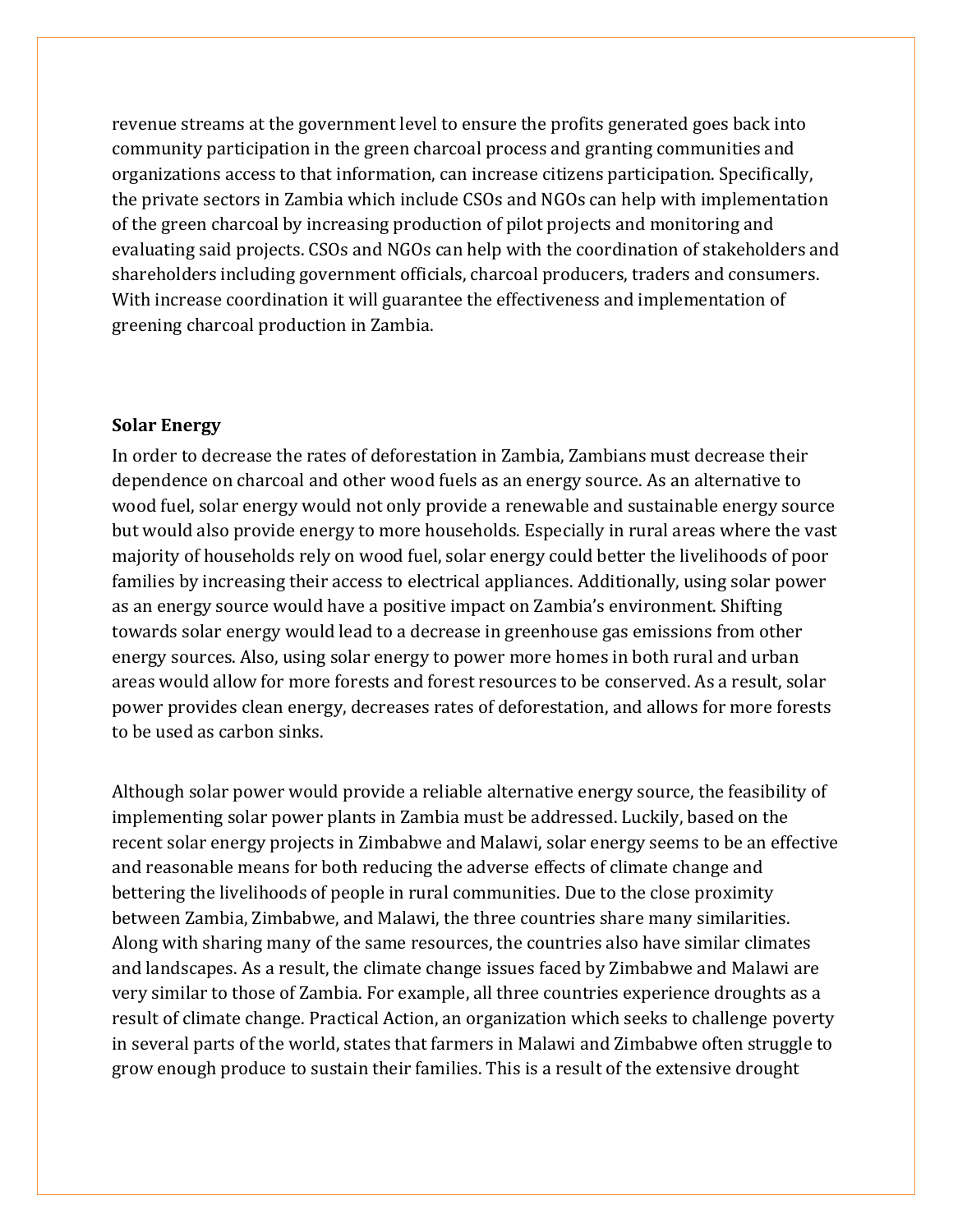periods which leave fields barren and unarable. In order to better the livelihoods of people in Malawi and Zimbabwe, Practical Action launched their Sustainable Energy for Rural Communities (SE4RC) in February of 2015. With funding from the European Union and other grant programs, the SE4RC project has connected irrigation schemes to solar powered mini grids. These 99kw solar grids are expected to benefit at least 10,000. Additionally, the program has set up farmer field, schools that provide farmers with knowledge on new farming techniques to help them grow more and better crops and increase their income[25](#page-22-0).

Implementing Solar energy plants in Zimbabwe and Malawi has improved the livelihoods of many people living in rural communities. Practical Action states that the SE4RC project will generate over 200KW to power schools, clinics, businesses and irrigation schemes<sup>[26](#page-22-1)</sup>. The energy produced from solar energy will not only earn opportunities for many communities in Zimbabwe and Malawi, but will also transform their education, health, and wellbeing. For example, the success of solar grids in Zimbabwe has led to businesses being able to stay open, rural schools being able to provide computers and adequate teaching staff, and children being able to do homework and study at home. The advancements in education in rural areas as a result of solar energy has both increased the number of children who are able to attend school and increased the quality of education for children. From a gender perspective, solar energy would have a positive influence on the lives of women. Because women participate in agricultural production, the benefits solar energy has for crop cultivation would allow women to attain access to more fertile land, spend less time and energy tending to crops in the field, and earn more income by selling crops in markets. Additionally, the advancements in education due to the spread of solar energy in homes and schools would ease some of the caretaking responsibilities of women being that their children would be able to spend more time at school. Also, increased access to education could allow more rural women to become educated and be able to develop skills which can be used in fields outside of agricultural production. This would increase the opportunities available to women and allow women to sustain their livelihoods.

Due to similarities between Zambia, Zimbabwe, and Malawi, the implementation of solar energy in Zambia would be both feasible and effective in bettering the livelihoods of its citizens. Civil Society Organizations can play a role in the implementation of solar energy in Zambia by pressuring government officials and educating communities on the benefits of solar power. Government officials must also support CSOs in their endeavors to better the livelihoods of people in rural areas. Although the SE4RC project was a funded initiative, the

<span id="page-22-1"></span><span id="page-22-0"></span> 25 Practical Action, Sustainable Energy for Rural Communities https://practicalaction.org/se4rc <sup>26</sup> https://practicalaction.org/se4rc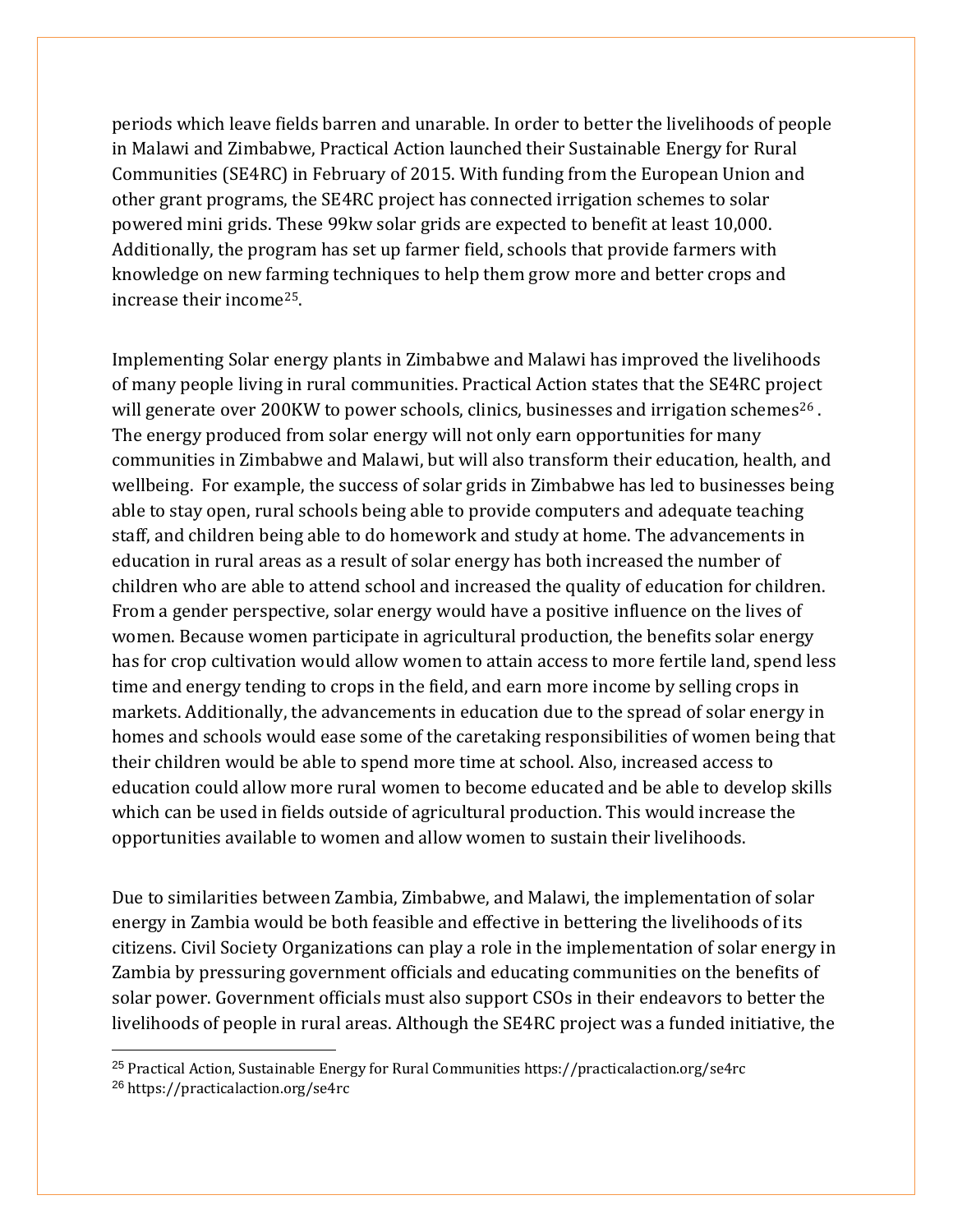benefits of the project have improved the lives of many people in Zimbabwe and Malawi. The high rates of deforestation in Zambia as well as climate issues which affect the lives of many citizens must be addressed on the national level. Implementing solar energy grids in Zambia could be the first step in mitigating climate change due to the clean, eco-friendly, and reliable energy it provides.

# **Wind Energy**

Similar to solar energy, wind energy would also be an effective alternative energy source. In addition to being renewable, studies have shown that wind energy would be a feasible innovation in Zambia. In March 2013, Zambia's Technology Needs Assessment and Technology Action Plans for Climate Change Mitigation was released. The TNA proposes the installation of a 100MW wind energy park for producing electricity on shore. In order for the parks to operate optimally, they need to have an average wind speed of more than 7 metres per second at 50m height (TNA, 2013). The identified project areas where implementation of wind energy would be feasible include Chongwe, Muchinga Escarpment, and Western Province. These areas are suitable candidates for wind energy parks because they have wind speeds of 6-9 meters per second. The TNA also states that, based on the location for implementation, the energy produced by the wind energy parks will feed into either the national grid or be developed as a decentralised system. Due to the known possibilities for wind parks in Zambia, implementing wind energy as an alternative power source could reduce reliance on charcoal and wood fuel in the country.

### **Biogas**

Exploring options in biogas could offer Zambia another source of energy outside of wood fuel. Biogas refers to the methane, carbon dioxide, and other gases produced from the anaerobic digestion or fermentation of organic matter. This includes manure, sewage sludge, municipal solid waste, biodegradable waste, energy crops and other biodegradable feedstock. [27](#page-23-0) The energy produced from biogas can be converted to electricity or heat. Because of this, biogas production would not only provide families with alternative sources for cooking, the energy produced from biogas can increase the proportion of people in rural communities who have access to electricity. Additionally, biogas could lead to better lighting in schools, allowing more people to study and stay in school for extended hours.

Due to its reliance on waste material, implementation of biogas energy plants would provide Zambia an energy source that is both renewable and eco-friendly. Zambia produces a large amount of waste material which is often destroyed in trash fires. As a result, trash fires produce a large amount of toxic fumes which decrease air quality and increase the

<span id="page-23-0"></span> <sup>27</sup> http://www.big-east.eu/info\_biogas/info\_biogas.html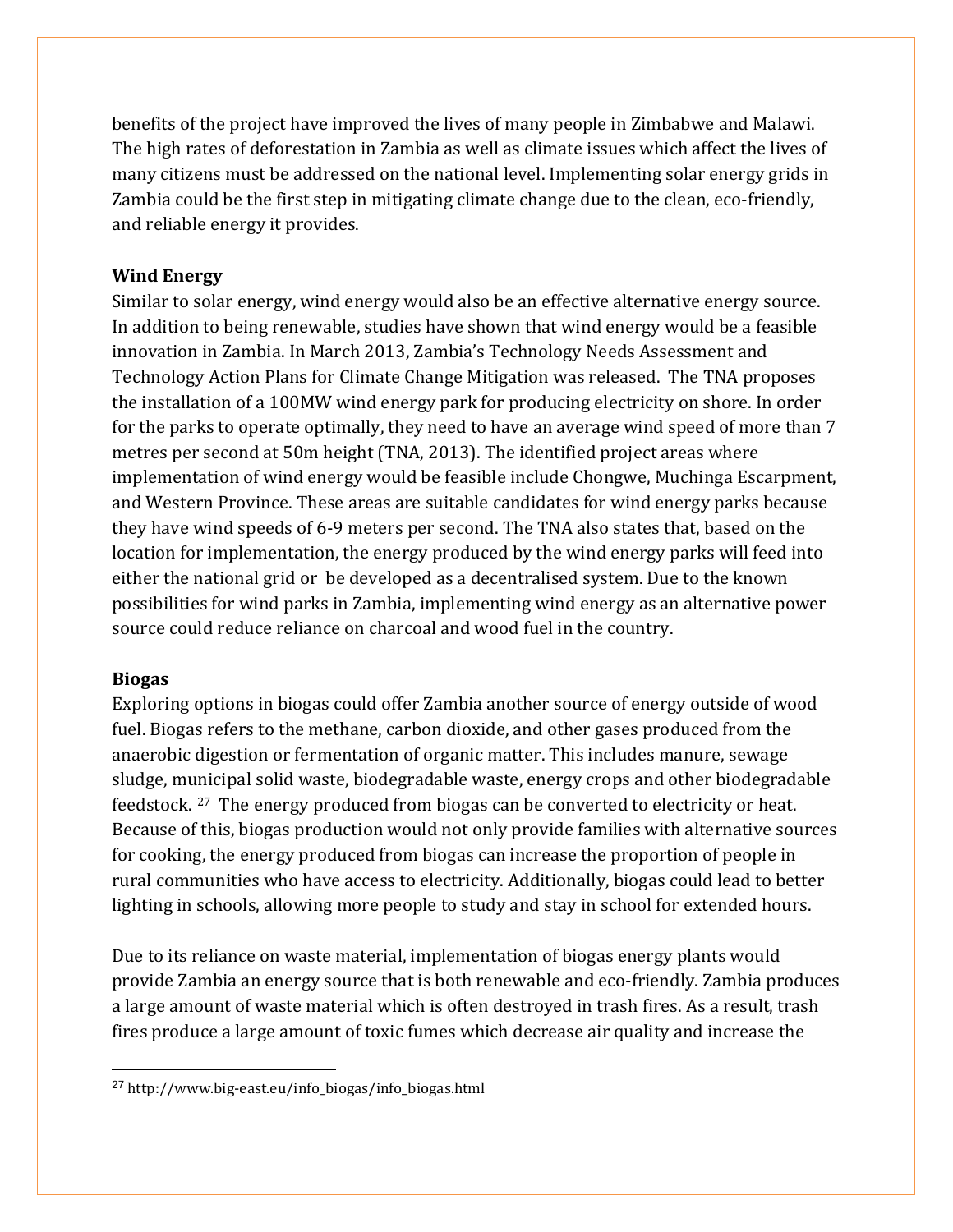amount of greenhouse gases, leading to poor environmental outcomes and higher rates of climate change in the country. While the implementation of biogas can serve as an alternative source of energy, biogas production could lead to waste reduction and improved waste management. Additionally, there is a wide variety of waste material which can be digested for use as biogas. Damaged and untreatable harvest resulting from unfavorable growing and weather conditions and pest contamination are suitable for biogas production. Biogas production also limits waste production by using all parts of plants regardless of the plants being fully ripe or dried. Lastly, biogas production by anaerobic digestion is popular for treating biodegradable waste because valuable fuel can be produced while destroying disease causing pathogens.<sup>[28](#page-24-0)</sup> This would not only decrease waste production but would also improve health within the country. Studies have shown that biogas production in Zambia would be both feasible and sustainable. There is a total biogas potential of 76 PJ  $y^2$ -1 from crop residues and livestock waste (Shane et al., 2015). The study by Shane et al (2016) concluded that the highest potential is in the southwestern and eastern provinces, followed by the Central and Northern provinces, Copperbelt, Lusaka, Luapula and Northwestern province has the least potential (Shane et al., 2017). Not only does biogas burn at about 60% efficiency compared to firewood, the carbon dioxide emissions from burning of biogas and biomass are biogenic, meaning that they are related to the natural carbon cycle, and end up being used by growing plants (Shane et al., 2017). Biogas production would also have positive impact on the lives of rural women. Due to the reliance on wood fuel, many women in rural areas spend a considerable amount of time collecting firewood to power inefficient stoves. If biogas was fully adopted, women would be able to spend less time on cooking and no time on firewood collection (Shane et al., 2017). This will allow women to have more time to devote to other activities and will drastically decrease the burden women face from daily household chores.

In conclusion, shifting towards biogas production as a source of energy would be beneficial for Zambia. The use of biogas could decrease deforestation, decrease land clearing, reduce greenhouse gas emissions, allow women to have more time to participate in other activities outside of household chores, and conserve nitrogen reservoirs in soil. Biogas production could also lead the replacement of inorganic fertilizer with organic fertilizer (Shane et al., 2017). The replacement of fertilizer could lead to improved agricultural practices and better crop yields.

<span id="page-24-0"></span> <sup>28</sup> http://www.big-east.eu/info\_biogas/info\_biogas.html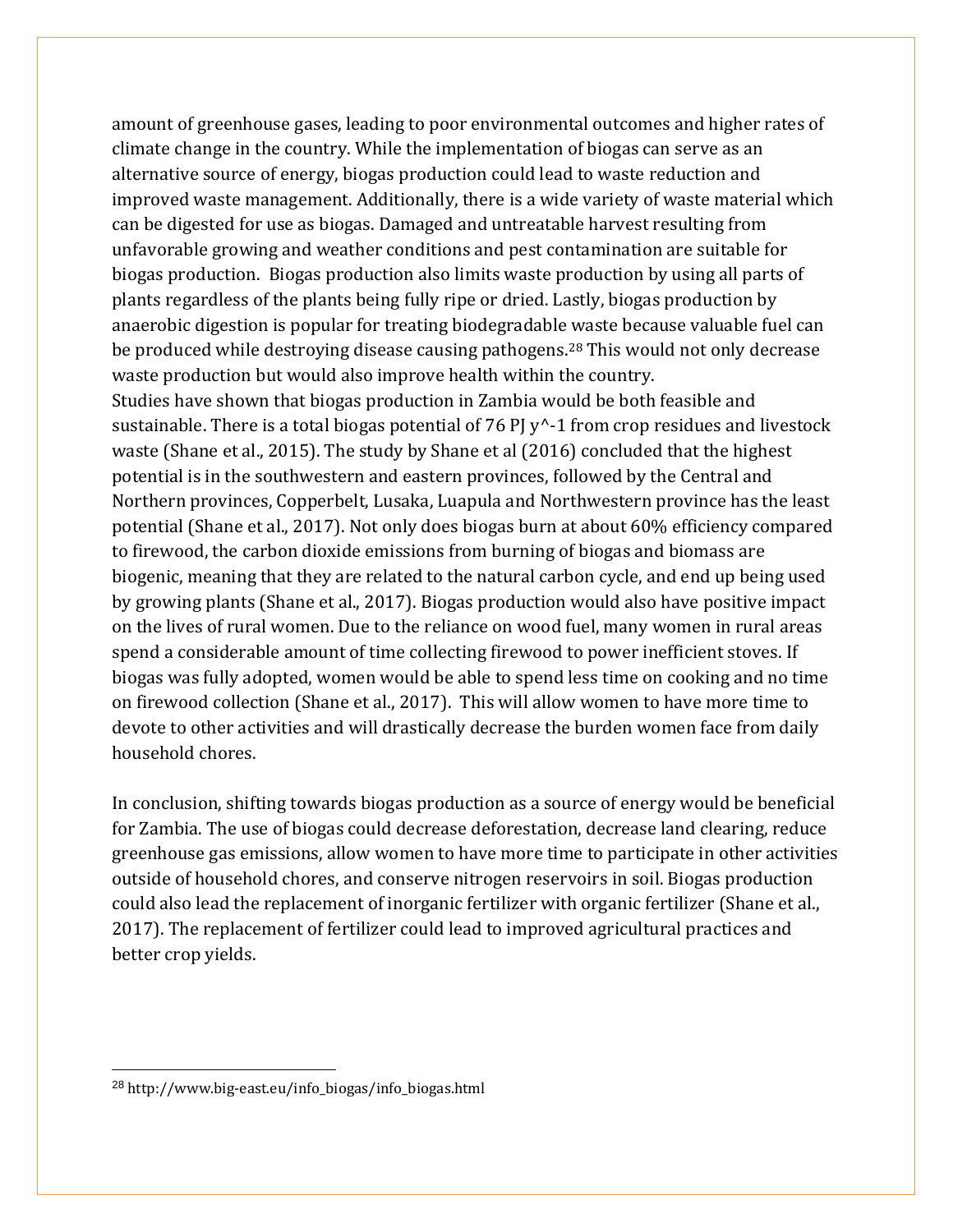## **Discussion**

In terms of adapting and mitigating effects of climate change, Zambia is becoming more progressive. Zambia is a party to many international agreement, such as the United Nations Framework Convention on Climate Change, the Kyoto Protocol, and Paris Agreement which outlines objectives for the country to meet in terms of climate change. Specifically, in terms of deforestation, Zambia has completed phase one of the REDD+ strategy which includes initiation of national dialogue, facilitation of institutional strengthening, and on-ground demonstration activities related to reducing deforestation and forest degradation throughout the country. Zambia has also completed Phase two of ILUA which was conducted from 2010 to 2016 and was the largest forest inventory undertaken in Zambia.

(ILUA Phase II, 2017)

Zambia is also progressive in the advancement of women rights due to initiatives for ending early child marriages, the creation of the Gender Equity and Equality Bill in 2015, and the ratification of the Convention on the Elimination of All Forms of Discrimination against Women (CEDAW). Under the current political regime, the Ministry of Gender was created in 2012. Additionally, the election of Zambia's first female vice president in 2015 has led to an increase in women representation in government.

However, the link between issues of climate change and gender equity and inclusivity is lacking within environmental legislation, policies and climate change mitigation strategies. Due to the lack of gender inclusive environmental legislation, there is a lack of gender centered climate change programs being implemented throughout the country. Specifically, in terms of deforestation where the burden of forest degradation affects the livelihoods of women the most, there is not adequate representation of women in decision making processes. As a result, vulnerable populations such as women are not readily able to adapt to the effects of climate change.

Besides the lack of gender inclusive policies, current environmental legislation is not being implemented and enforced throughout the country. If current laws were readily enforced, the mainstreaming of gender throughout climate change related issues would have a stable platform to stand on. The current lack of implementation, thus raises the question; Would gender inclusivity actually persist even if recognized within national environmental policies and laws? The answer to the question relates back to the purpose of laws and policies and the imperative role of CSOs and NGOs.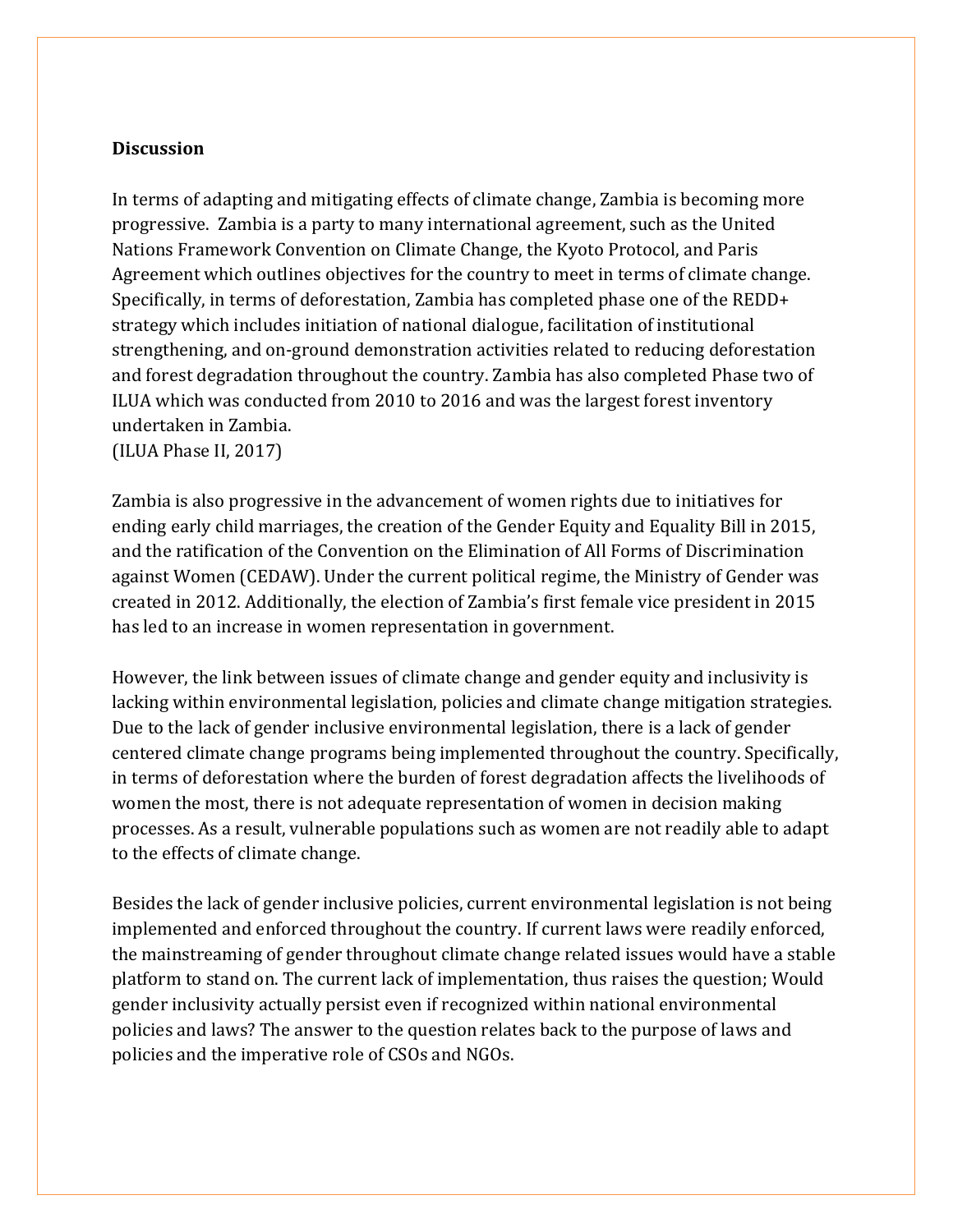Advocating for the inclusion of gender progressive laws and policies with regards to climate change grants the opportunity for NGOs and CSOs to hold government officials accountable. Organizations play a pivotal role in pushing for not only effective policy but for effective implementation as well. For this to occur, a high degree of coordination between organizations must persist. Also, organizations can aid in increasing the awareness of climate change effects as well as the ways in which Zambians contribute to climate change. CSOs and NGOs need to change the way climate change is framed and increase the movement for climate justice especially in the area of gender inclusive programs.

Established barriers for lack of implementation by government and lack of coordination between CSOs and NGOs include issues with funding and organizations not being equipped with the right personnel.<sup>[29](#page-26-0)</sup> In the case of the government, lack of funding can stem from how resources are currently being distributed throughout the various departments and ministries. Distribution of resources are directly affected by what government sectors consider to be more of a priority. There is a lack of resources given to combat climate change issues within the country because it has not been deemed a priority by the government. This attitude of government officials can be extremely detrimental to the environment. Climate change issues have, in the past, gained little attention in politics. This mentality is due mostly to the fact that climate change is are perceived as a long-term issue. The majority of people in Zambia do not acknowledge climate change as an urgent issue<sup>30</sup>. As a result, less of the country's funding goes toward climate change initiatives. Not only does this limit the work of CSOs, which results in vulnerable populations being neglected in policy formation. Although it is known that climate change is a cross cutting issue which affects agriculture, the economy, health, and other areas of society, measures must be taken by CSOs, community members, and government officials to ensure that environmental issues do not become an afterthought in Zambia.

Issues regarding the funding of environmental programs must be addressed on all levels of Zambia's policy framework. Although CSOs can advocate for action in this area, adequate mechanisms for funding will ensure that communities develop the resource capacity needed to implement large scale environmental restoration strategies. Greater collaboration between government programs, CSOs, and NGOs would increase the implementation of policies, representation of community members in decision making processes, and improve the effectiveness of environmental policies. Additionally, funding environmental programs would drastically improve the livelihoods on Zambians in both

<span id="page-26-0"></span> <sup>29</sup> Interview with Ministry of Gender

<span id="page-26-1"></span><sup>30</sup> Interview with Lecturer, specialised in Environmental Law, at the University of Zambia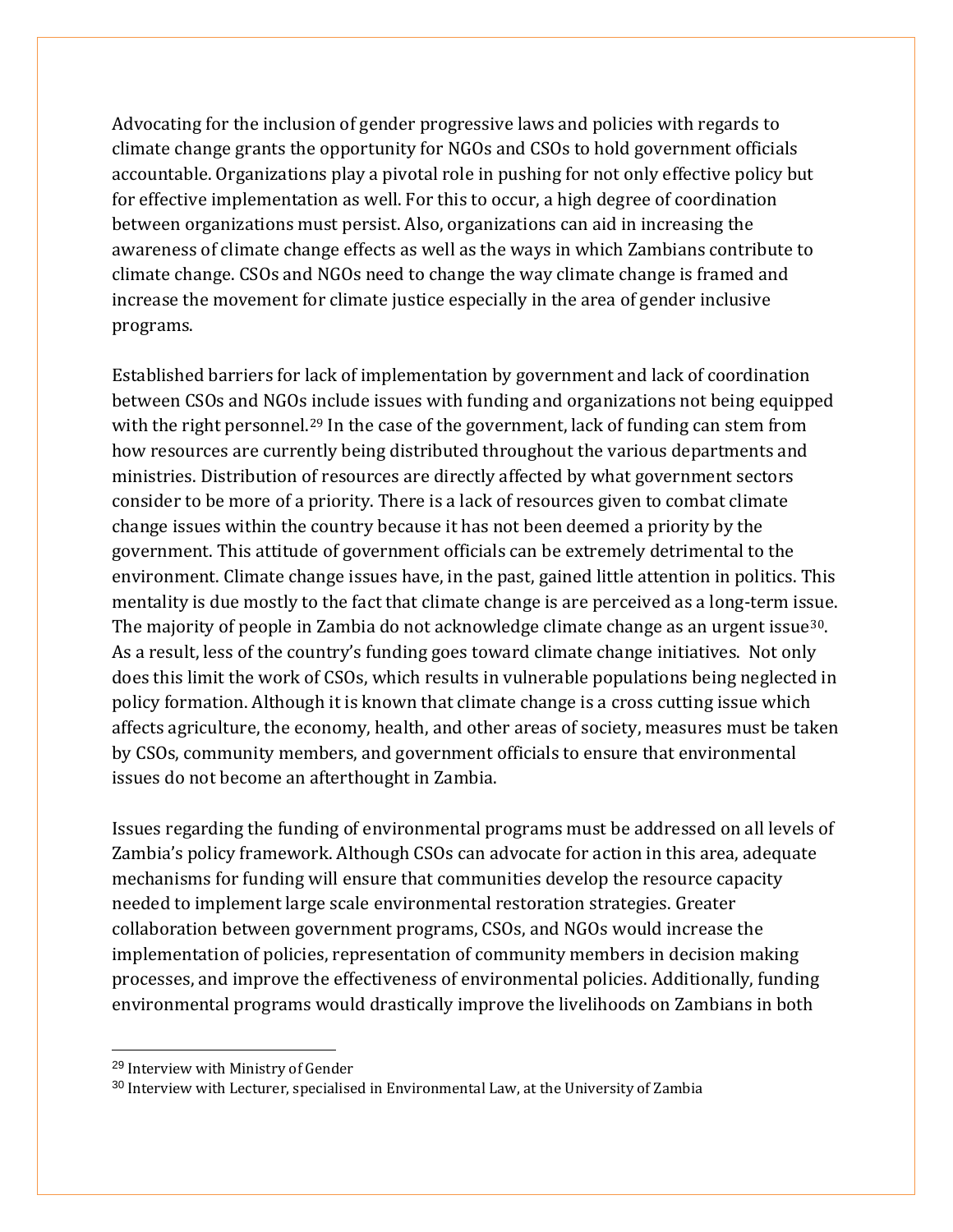rural and urban areas. However, funding programs which regulate deforestation or other damaging activities will not be productive if government officials fail to present community members, especially rural women, with alternatives for sustaining their livelihoods. By addressing problems and not proposing effective and realistic solutions, environmental policies in Zambia fall into an unproductive cycle rather than actually moving the country forward. Based on programs in Zimbabwe and Malawi, funding on alternative energy sources such as solar energy would increase the access of households to not only electricity but also higher quality education and advanced agricultural practices. Diversifying energy sources in Zambia will thus decrease the country's reliance on wood fuel which will in turn decrease the rates of deforestation in the country. Also, better education systems would provide more opportunities for people in rural areas. However, education systems require implementation on all in society. Government officials must fund programs so that CSOs will have the capacity needed to educate community members. Additionally, educating community members in sustainable agricultural skills or skills which can be applicable to other income generating professions, will ultimately enhance the quality of work communities are able to participate in**.** If there is greater communication, coordination, and implementation between government officials and CSOs, Zambians will experience significant improvements to their daily lives, especially in terms of their environment.

#### **Conclusion**

The high rates of deforestation in Zambia present a need to make climate change issues a priority in all aspects of society. This shift in mentality concerning climate change requires cooperation between government officials, civil society organizations, and the rural communities which are directly affected. The current state of environmental policies lacks the implementation necessary to make this cooperation realistic in Zambia. Moving forward, there is a need for civil society organizations to pressure government officials and push for equality in environmental decision-making processes. This would require the involvement and equal representation of men, women, and children in decisions relating to their environment. CSOs must empower these communities and ensure that the voices of the most vulnerable members are heard at the national level. Additionally, community members must engage in smart agricultural practices that will positively impact environmental resources. Community members must develop the capacity to make informed decisions concerning the maintenance of their environment. Government officials can aid in this process by increasing the accessibility of environmental policies. Government officials must also take action to not only address the significant gender differences with regards climate change issues but also provide alternatives for those affected. Steps to both improve Zambia's forest resources and the livelihoods of women must be outlined in environmental legislations. Once effective and realistic steps are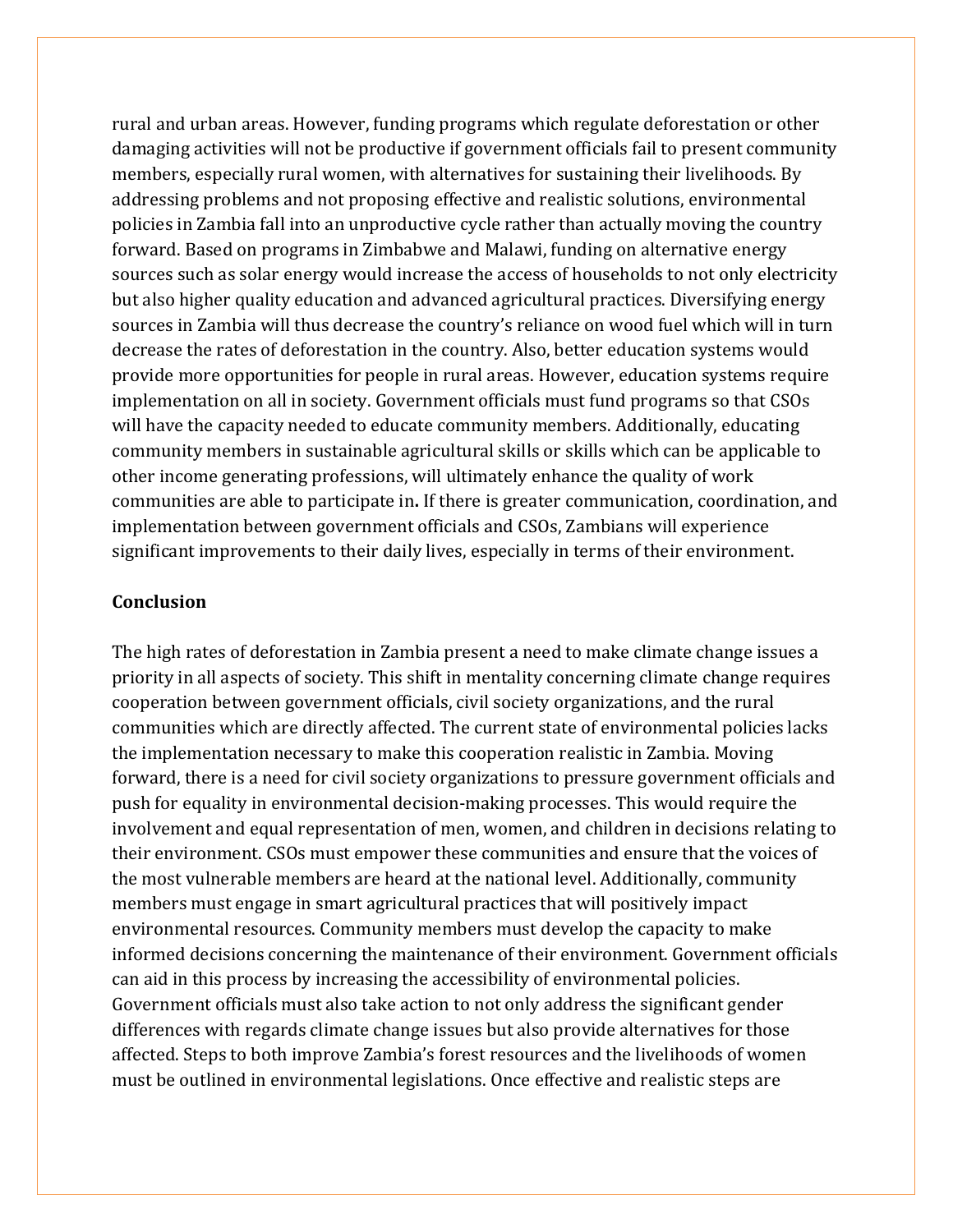established in policies, government officials must actively enforce the implementations. Lastly, government officials must empower civil society organizations being that CSOs are capable of going into rural communities and relaying the needs of the people to government officials. In doing so, this level of cooperation across all sectors of society will provide a foundation for promoting climate justice and climate resilience in Zambia.

As previously stated Zambia is one of the top 10 countries with the highest rate of deforestation in the world. Yet the ways in which Zambia contribute to climate change is not emphasized in relevant policies and strategies. Instead more emphasis is put on the effects of climate change Zambia experience. This is a problem because the way in which climate change is framed in the country affects the perceptions citizens have, and their willingness to engage in environmentally friendly practices. The lack of ownership of Zambia's contribution to climate change especially in the context of deforestation discourages the political will necessary to promote effective change and progress on environmental issues. Without proper responsibility climate change issues will always be viewed as an outside issue portraying Zambia as a victim rather than a major contributor the problem. Increasing the country's accountability in climate change issues is an imperative step in mitigating and adapting to the effects of climate change throughout the country.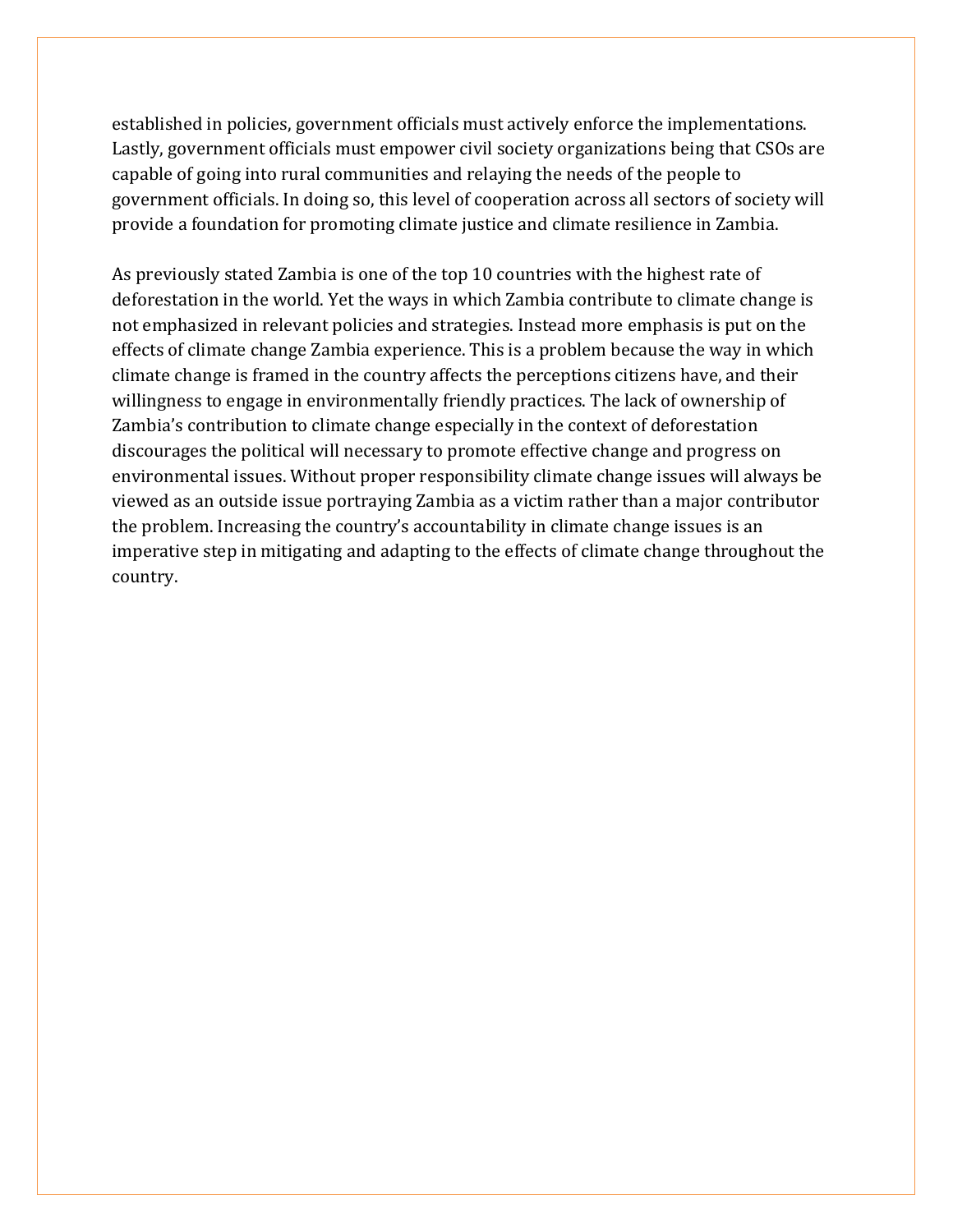#### **References**

Argawal, B. (2009). Gender and Forest Conservation: The Impact of Women's Participation in

Community Forest Governance. *Ecological Economics,* 68(2009), 2785–2799

European Institute for Gender Inequality. (2017). Gender in Environment and Climate Change. <http://eige.europa.eu/gendermainstreaming>

Food and Agriculture Organization of the United Nations. (2017). The Charcoal Transition: Greening the Charcoal Value Chain to Mitigate Climate Change and Improve Local Livelihoods.

<http://www.fao.org/3/a-i6935e.pdf>

Government of the Netherlands. (2015). Sustainable Production Chains Wood, 2005 -2013. <http://www.clo.nl/en/indicators/en1465-sustainable-production-chains-wood>

Matakala, P.W., Kokwe, M. and Statz, J. (2015). Zambia National Strategy to Reduce Emissions from Deforestation and Forest Degradation (REDD+).

Republic of Zambia Centre for Energy, Environment, and Engineering Zambia Limited. (2013). Technology Needs Assessment and Technology Action Plans for Climate Change Mitigation.

Republic of Zambia Forestry Department, Ministry of Lands, Natural Resources and [Environmental Protection. \(2013\). Integrated Land Use Assessment Phase II Zambia.](http://zmb-nfms.org/portal/static/pdf/ZM_Biophysical_Field_Manual_15July2013_ilua2.pdf)  http://zmb-

[nfms.org/portal/static/pdf/ZM\\_Biophysical\\_Field\\_Manual\\_15July2013\\_ilua2.pdf](http://zmb-nfms.org/portal/static/pdf/ZM_Biophysical_Field_Manual_15July2013_ilua2.pdf)

Republic of Zambia Ministry of National Development Planning. (2016). National Policy on Climate Change.

<http://www.mndp.gov.zm/download/ministry-of-National-Development.-2.pdf>

Republic of Zambia Ministry of Tourism, Environment and Natural Resources. (2009). National Forestry Policy.

Rutz, Dominik. (2007). Information About Biogas. [www.big-east.eu/info\\_biogas/info\\_biogas.html.](http://www.big-east.eu/info_biogas/info_biogas.html)

Shane, A., Gheewala, S.H., Fungtammasan, B., Bomnet, S., Silaletruuksa, T., Phiri, S. (2016). Bioenergy Resource Assessment for Zambia. *Journal of Renewable and Sustainable Energy,*  53, 93-104.